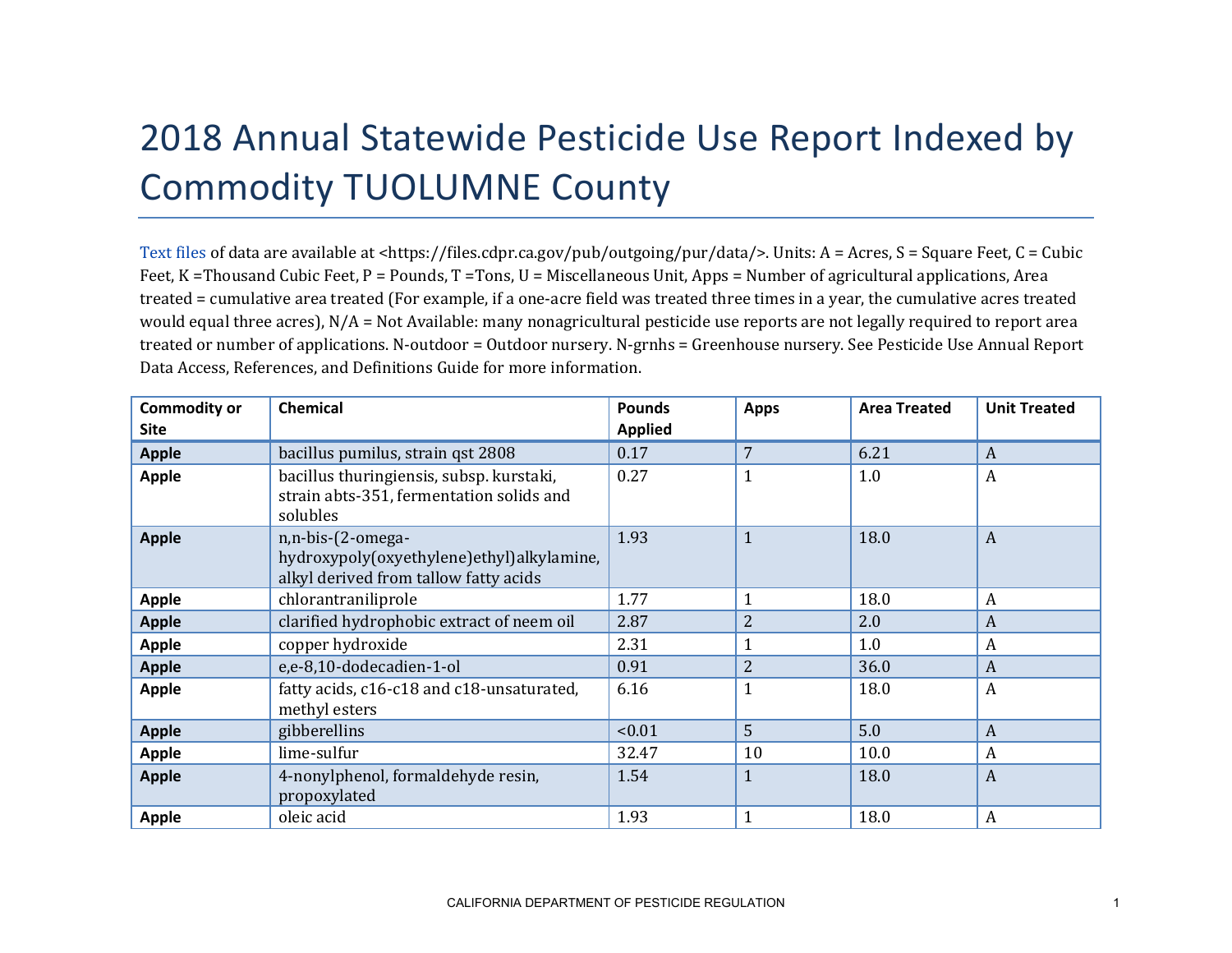| <b>Commodity or</b><br><b>Site</b> | Chemical                               | <b>Pounds</b><br><b>Applied</b> | <b>Apps</b>    | <b>Area Treated</b> | <b>Unit Treated</b> |
|------------------------------------|----------------------------------------|---------------------------------|----------------|---------------------|---------------------|
| <b>Apple</b>                       | polybutenes                            | 1.28                            | $\mathbf{1}$   | 18.0                | $\mathbf{A}$        |
| <b>Apple</b>                       | potash soap                            | 17.89                           | $\overline{7}$ | 7.0                 | $\boldsymbol{A}$    |
| Forest,                            | alpha-alkyl (c9-c11)-omega-            | 6.69                            | 37             | 492.2               | $\boldsymbol{A}$    |
| timberland                         | hydroxypoly(oxyethylene)               |                                 |                |                     |                     |
| Forest,                            | aminopyralid, triisopropanolamine salt | 84.61                           | 29             | 466.2               | $\boldsymbol{A}$    |
| timberland                         |                                        |                                 |                |                     |                     |
| Forest,                            | ammonium nitrate                       | 0.86                            | 37             | 492.2               | $\mathbf{A}$        |
| timberland                         |                                        |                                 |                |                     |                     |
| Forest,                            | ammonium sulfate                       | 143.25                          | 92             | 1,742.34            | $\boldsymbol{A}$    |
| timberland                         |                                        |                                 |                |                     |                     |
| Forest,                            | calcium chloride                       | 1.0                             | 6              | 95.3                | $\boldsymbol{A}$    |
| timberland                         |                                        |                                 |                |                     |                     |
| Forest,                            | citric acid                            | 9.6                             | 61             | 1,345.44            | $\mathbf{A}$        |
| timberland                         |                                        |                                 |                |                     |                     |
| Forest,                            | clopyralid, monoethanolamine salt      | 89.59                           | 18             | 454.5               | $\mathbf{A}$        |
| timberland                         |                                        |                                 |                |                     |                     |
| Forest,                            | fluroxypyr, 1-methylheptyl ester       | 81.7                            | $\overline{7}$ | 138.4               | $\boldsymbol{A}$    |
| timberland                         |                                        |                                 |                |                     |                     |
| Forest,                            | glyphosate, dimethylamine salt         | 8,960.12                        | 114            | 2,529.7             | $\mathbf{A}$        |
| timberland                         |                                        |                                 |                |                     |                     |
| Forest,<br>timberland              | glyphosate, isopropylamine salt        | 3,140.91                        | 45             | 917.16              | $\mathbf{A}$        |
|                                    | hexazinone                             | 40.83                           | 17             | 318.0               | $\mathbf{A}$        |
| Forest,<br>timberland              |                                        |                                 |                |                     |                     |
| Forest,                            | imazapyr, isopropylamine salt          | 622.18                          | 57             | 774.8               | $\boldsymbol{A}$    |
| timberland                         |                                        |                                 |                |                     |                     |
| Forest,                            | iodine                                 | 4.16                            | $\mathbf{1}$   | 75.0                | $\overline{A}$      |
| timberland                         |                                        |                                 |                |                     |                     |
| Forest,                            | lecithin                               | 129.67                          | 6              | 430.0               | $\boldsymbol{A}$    |
| timberland                         |                                        |                                 |                |                     |                     |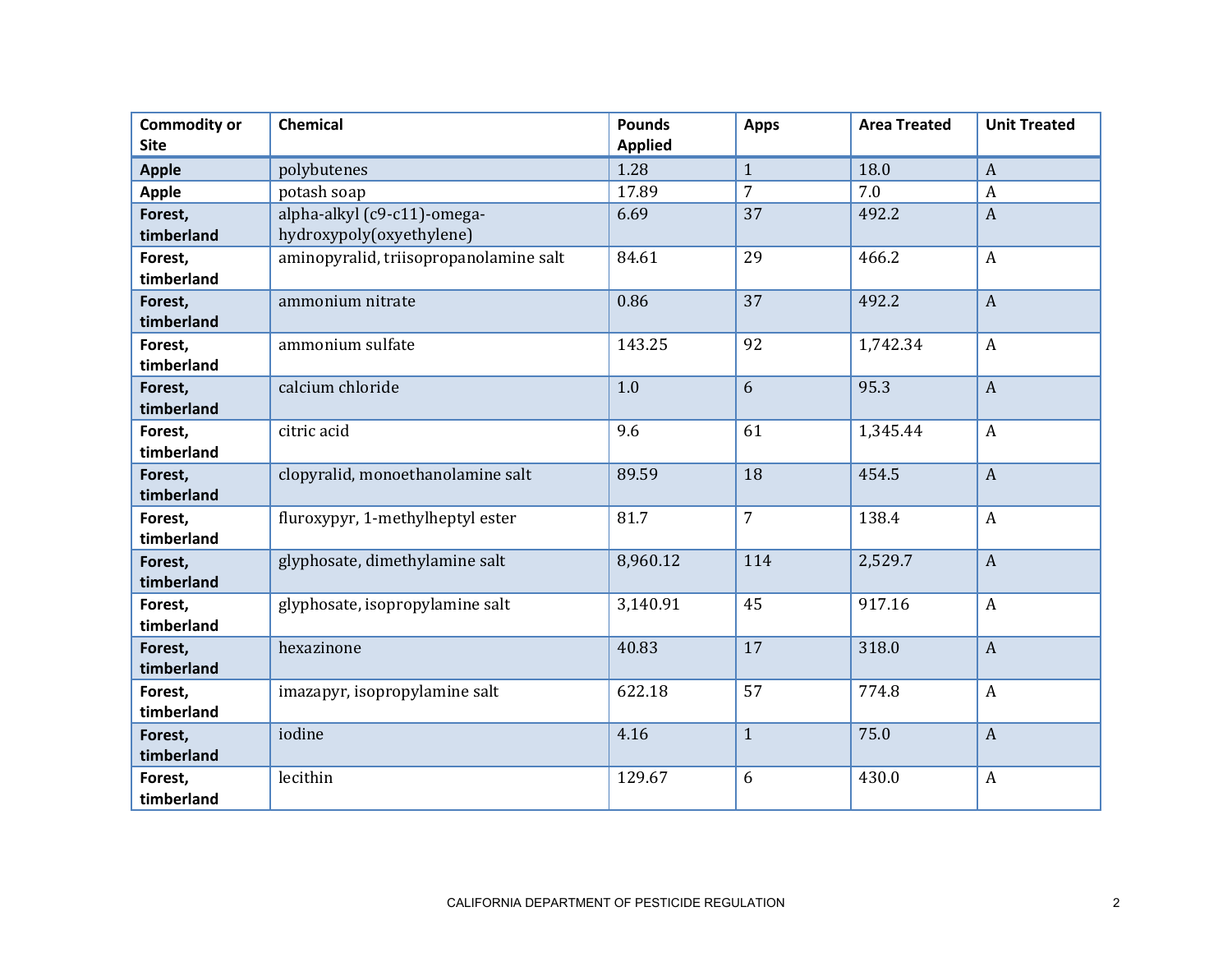| <b>Commodity or</b> | Chemical                              | <b>Pounds</b>  | <b>Apps</b>    | <b>Area Treated</b> | <b>Unit Treated</b> |
|---------------------|---------------------------------------|----------------|----------------|---------------------|---------------------|
| <b>Site</b>         |                                       | <b>Applied</b> |                |                     |                     |
| Forest,             | methylated soybean oil                | 5,989.94       | 156            | 3,393.4             | $\mathbf{A}$        |
| timberland          |                                       |                |                |                     |                     |
| Forest,             | alpha-(para-nonylphenyl)-omega-       | 947.58         | 150            | 2,963.4             | $\mathbf{A}$        |
| timberland          | hydroxypoly(oxyethylene)              |                |                |                     |                     |
| Forest,             | oxyfluorfen                           | 795.18         | 33             | 773.5               | $\mathbf{A}$        |
| timberland          |                                       |                |                |                     |                     |
| Forest,             | penoxsulam                            | 16.77          | 33             | 773.5               | $\mathbf{A}$        |
| timberland          |                                       |                |                |                     |                     |
| Forest,             | phosphoric acid                       | 82.23          | 56             | 1,325.14            | $\boldsymbol{A}$    |
| timberland          |                                       |                |                |                     |                     |
| Forest,             | polyacrylic polymer                   | 3.41           | 55             | 1,250.14            | $\boldsymbol{A}$    |
| timberland          |                                       |                |                |                     |                     |
| Forest,             | polyalkene oxide modified heptamethyl | 19.75          | 45             | 900.0               | $\mathbf{A}$        |
| timberland          | trisiloxane                           |                |                |                     |                     |
| Forest,             | triclopyr, triethylamine salt         | 518.81         | 12             | 321.3               | $\mathbf{A}$        |
| timberland          |                                       |                |                |                     |                     |
| Forest,             | alpha-undecyl-omega-                  | 64.84          | 6              | 430.0               | $\boldsymbol{A}$    |
| timberland          | hydroxypoly(oxyethylene)              |                |                |                     |                     |
| Grape               | alpha-alkyl (c9-c11)-omega-           | 0.85           | $\overline{2}$ | 12.0                | $\mathbf{A}$        |
|                     | hydroxypoly(oxyethylene)              |                |                |                     |                     |
| Grape               | boscalid                              | 0.76           | $\mathbf{1}$   | 6.0                 | $\boldsymbol{A}$    |
| Grape               | flumioxazin                           | 0.19           | $\mathbf{1}$   | 6.0                 | $\boldsymbol{A}$    |
| Grape               | glyphosate, isopropylamine salt       | 0.99           | $\mathbf{1}$   | 6.0                 | $\overline{A}$      |
| Grape               | mineral oil                           | 72.68          | $\overline{4}$ | 7.5                 | $\boldsymbol{A}$    |
| Grape               | oxyfluorfen                           | 0.5            | $\mathbf{1}$   | 6.0                 | $\boldsymbol{A}$    |
| Grape               | potassium bicarbonate                 | 6.15           | $\mathbf{1}$   | 0.5                 | $\boldsymbol{A}$    |
| Grape               | pyraclostrobin                        | 0.38           | $\mathbf{1}$   | 6.0                 | $\boldsymbol{A}$    |
| Grape               | sulfur                                | 14.4           | $\mathbf{1}$   | 6.0                 | $\boldsymbol{A}$    |
| Grape, wine         | abamectin                             | 0.86           | 3              | 46.0                | $\boldsymbol{A}$    |
| Grape, wine         | acetamiprid                           | 0.04           | $\mathbf{1}$   | 3.0                 | $\boldsymbol{A}$    |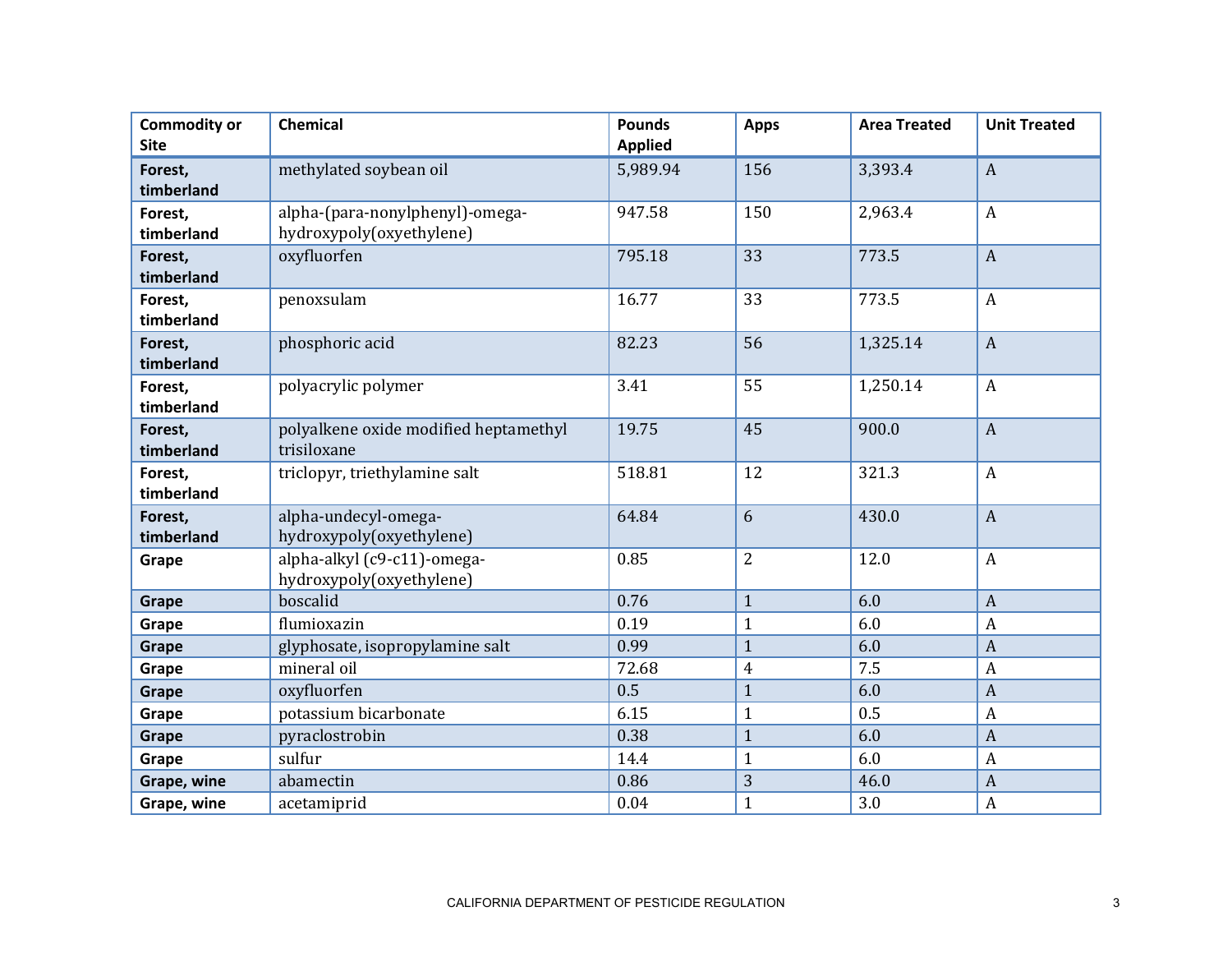| <b>Commodity or</b><br><b>Site</b> | Chemical                                                                                                | <b>Pounds</b><br><b>Applied</b> | <b>Apps</b>    | <b>Area Treated</b> | <b>Unit Treated</b> |
|------------------------------------|---------------------------------------------------------------------------------------------------------|---------------------------------|----------------|---------------------|---------------------|
| Grape, wine                        | alpha-alkyl (c9-c11)-omega-<br>hydroxypoly(oxyethylene)                                                 | 3.3                             | $\overline{4}$ | 76.0                | $\boldsymbol{A}$    |
| Grape, wine                        | alpha-pinene beta-pinene copolymer                                                                      | 0.55                            | $\overline{2}$ | 4.0                 | $\boldsymbol{A}$    |
| Grape, wine                        | alkyl (c8,c10) polyglucoside                                                                            | 0.42                            | $\overline{1}$ | 2.5                 | $\boldsymbol{A}$    |
| Grape, wine                        | ammonium nitrate                                                                                        | 0.2                             | $\mathbf{1}$   | 2.5                 | $\boldsymbol{A}$    |
| Grape, wine                        | ammonium sulfate                                                                                        | 0.4                             | $\mathbf{1}$   | 2.5                 | $\boldsymbol{A}$    |
| Grape, wine                        | n,n-bis-(2-omega-<br>hydroxypoly(oxyethylene)ethyl)alkylamine,<br>alkyl derived from tallow fatty acids | 0.01                            | $\mathbf{1}$   | 2.5                 | $\boldsymbol{A}$    |
| Grape, wine                        | boscalid                                                                                                | 4.04                            | 6              | 23.5                | $\overline{A}$      |
| Grape, wine                        | capric acid                                                                                             | 0.9                             | $\mathbf{1}$   | 0.33                | $\boldsymbol{A}$    |
| Grape, wine                        | caprylic acid                                                                                           | 1.32                            | $\mathbf{1}$   | 0.33                | $\boldsymbol{A}$    |
| Grape, wine                        | copper hydroxide                                                                                        | 1.45                            | $\mathbf{1}$   | 2.5                 | $\boldsymbol{A}$    |
| Grape, wine                        | cyflufenamid                                                                                            | 0.05                            | $\mathbf{1}$   | 4.0                 | $\boldsymbol{A}$    |
| Grape, wine                        | dimethylpolysiloxane                                                                                    | < 0.01                          | $\mathbf{1}$   | 2.5                 | $\boldsymbol{A}$    |
| Grape, wine                        | alpha-(para-dodecylphenyl)-omega-<br>hydroxypoly(oxyethylene)                                           | 0.02                            | $\mathbf{1}$   | 1.5                 | $\boldsymbol{A}$    |
| Grape, wine                        | glyphosate, isopropylamine salt                                                                         | 21.4                            | 5              | 20.5                | A                   |
| Grape, wine                        | imidacloprid                                                                                            | 2.46                            | $\overline{4}$ | 76.0                | $\overline{A}$      |
| Grape, wine                        | lime-sulfur                                                                                             | 11.55                           | $\mathbf{1}$   | 4.0                 | $\boldsymbol{A}$    |
| Grape, wine                        | methyl silicone resins                                                                                  | 0.77                            | $\mathbf{1}$   | 4.0                 | $\boldsymbol{A}$    |
| Grape, wine                        | mineral oil                                                                                             | 0.17                            | $\overline{2}$ | 4.0                 | $\boldsymbol{A}$    |
| Grape, wine                        | myclobutanil                                                                                            | 0.6                             | 3              | 6.0                 | $\boldsymbol{A}$    |
| Grape, wine                        | oxyfluorfen                                                                                             | 0.39                            | $\mathbf{1}$   | 2.5                 | $\boldsymbol{A}$    |
| Grape, wine                        | petroleum distillates, refined                                                                          | 111.82                          | $\overline{7}$ | 13.16               | $\boldsymbol{A}$    |
| Grape, wine                        | poly(oxyethylene) poly(oxypropylene)<br>glycol monoallyl ether                                          | 0.15                            | $\mathbf{1}$   | 4.0                 | $\boldsymbol{A}$    |
| Grape, wine                        | potassium bicarbonate                                                                                   | 19.68                           | $\overline{4}$ | 11.0                | $\boldsymbol{A}$    |
| Grape, wine                        | potassium phosphite                                                                                     | 41.73                           | 3              | 12.0                | $\boldsymbol{A}$    |
| Grape, wine                        | pyraclostrobin                                                                                          | 2.05                            | 6              | 23.5                | $\overline{A}$      |
| Grape, wine                        | quinoxyfen                                                                                              | 3.88                            | 7              | 84.5                | $\boldsymbol{A}$    |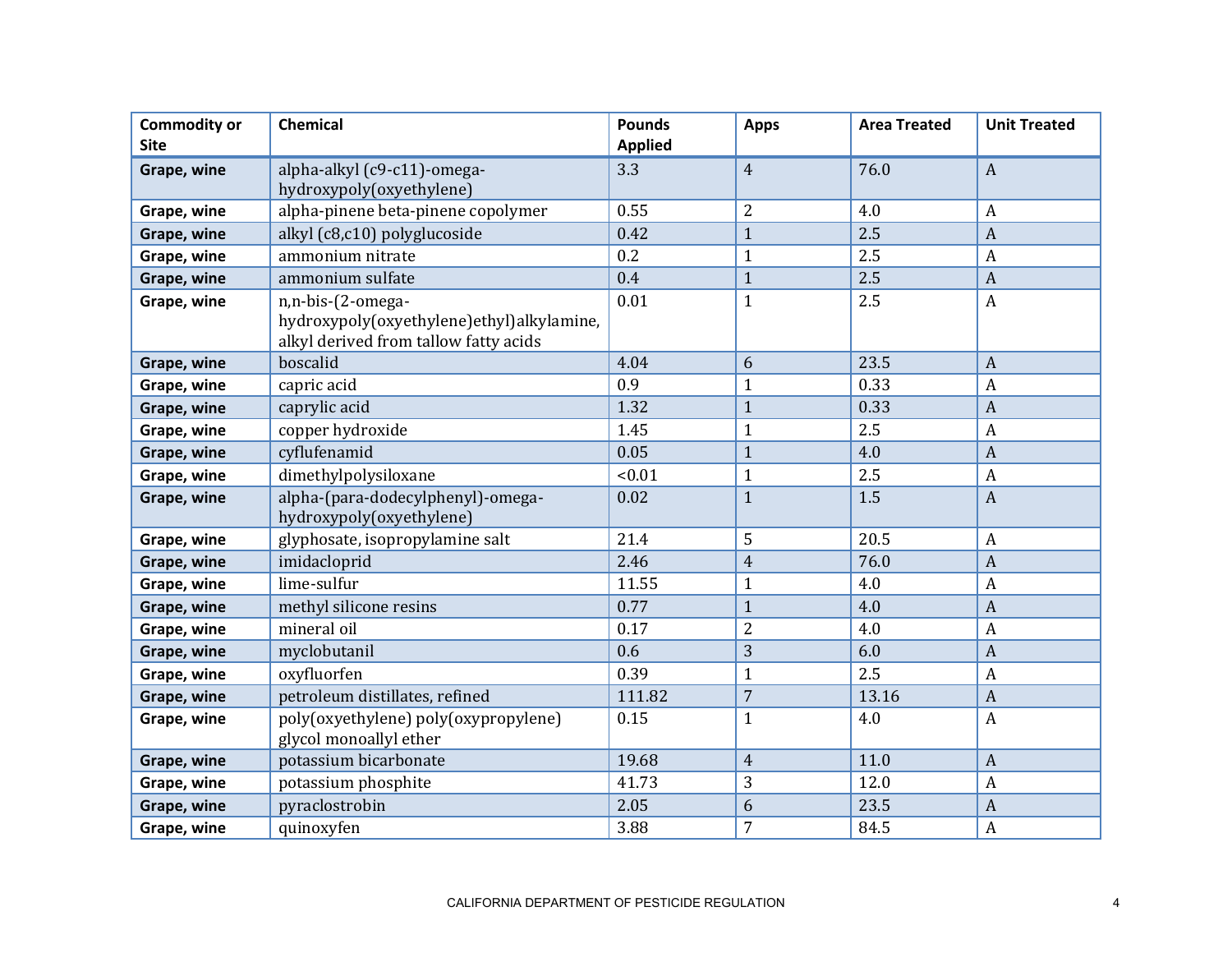| <b>Commodity or</b><br><b>Site</b> | Chemical                                  | <b>Pounds</b><br><b>Applied</b> | <b>Apps</b>  | <b>Area Treated</b> | <b>Unit Treated</b> |
|------------------------------------|-------------------------------------------|---------------------------------|--------------|---------------------|---------------------|
| Grape, wine                        | rimsulfuron                               | 0.13                            | $\mathbf{1}$ | 2.5                 | $\boldsymbol{A}$    |
| Grape, wine                        | sulfur                                    | 225.0                           | 15           | 97.0                | $\boldsymbol{A}$    |
| Grape, wine                        | tall oil fatty acids                      | < 0.01                          | $\mathbf{1}$ | 2.5                 | $\overline{A}$      |
| Grape, wine                        | tebuconazole                              | 0.45                            | $\mathbf{1}$ | 4.0                 | $\boldsymbol{A}$    |
| <b>Industrial site</b>             | glyphosate, isopropylamine salt           | 0.3                             | N/A          | 0.75                | $\boldsymbol{A}$    |
| <b>Industrial site</b>             | glyphosate, isopropylamine salt           | 0.08                            | N/A          | 200.0               | S                   |
| Landscape                          | acephate                                  | 4.32                            | N/A          | N/A                 | N/A                 |
| maintenance                        |                                           |                                 |              |                     |                     |
| Landscape                          | alpha-alkylaryl-omega-                    | 294.81                          | N/A          | N/A                 | N/A                 |
| maintenance                        | hydroxypoly(oxyethylene)                  |                                 |              |                     |                     |
| Landscape                          | aminopyralid, triisopropanolamine salt    | 70.13                           | N/A          | N/A                 | N/A                 |
| maintenance                        |                                           |                                 |              |                     |                     |
| Landscape                          | ammonium sulfate                          | 21.6                            | N/A          | N/A                 | N/A                 |
| maintenance                        |                                           |                                 |              |                     |                     |
| Landscape                          | azoxystrobin                              | 9.14                            | N/A          | N/A                 | N/A                 |
| maintenance                        | bensulide                                 | 11.29                           |              |                     |                     |
| Landscape<br>maintenance           |                                           |                                 | N/A          | N/A                 | N/A                 |
| Landscape                          | bifenthrin                                | 12.06                           | N/A          | N/A                 | N/A                 |
| maintenance                        |                                           |                                 |              |                     |                     |
| Landscape                          | n,n-bis-(2-omega-                         | < 0.01                          | N/A          | N/A                 | N/A                 |
| maintenance                        | hydroxypoly(oxyethylene)ethyl)alkylamine, |                                 |              |                     |                     |
|                                    | alkyl derived from tallow fatty acids     |                                 |              |                     |                     |
| Landscape                          | bromadiolone                              | < 0.01                          | N/A          | N/A                 | N/A                 |
| maintenance                        |                                           |                                 |              |                     |                     |
| Landscape                          | bromethalin                               | < 0.01                          | N/A          | N/A                 | N/A                 |
| maintenance                        |                                           |                                 |              |                     |                     |
| Landscape                          | calcium chloride                          | 0.01                            | N/A          | N/A                 | N/A                 |
| maintenance                        |                                           |                                 |              |                     |                     |
| Landscape                          | carfentrazone-ethyl                       | 2.36                            | N/A          | N/A                 | N/A                 |
| maintenance                        |                                           |                                 |              |                     |                     |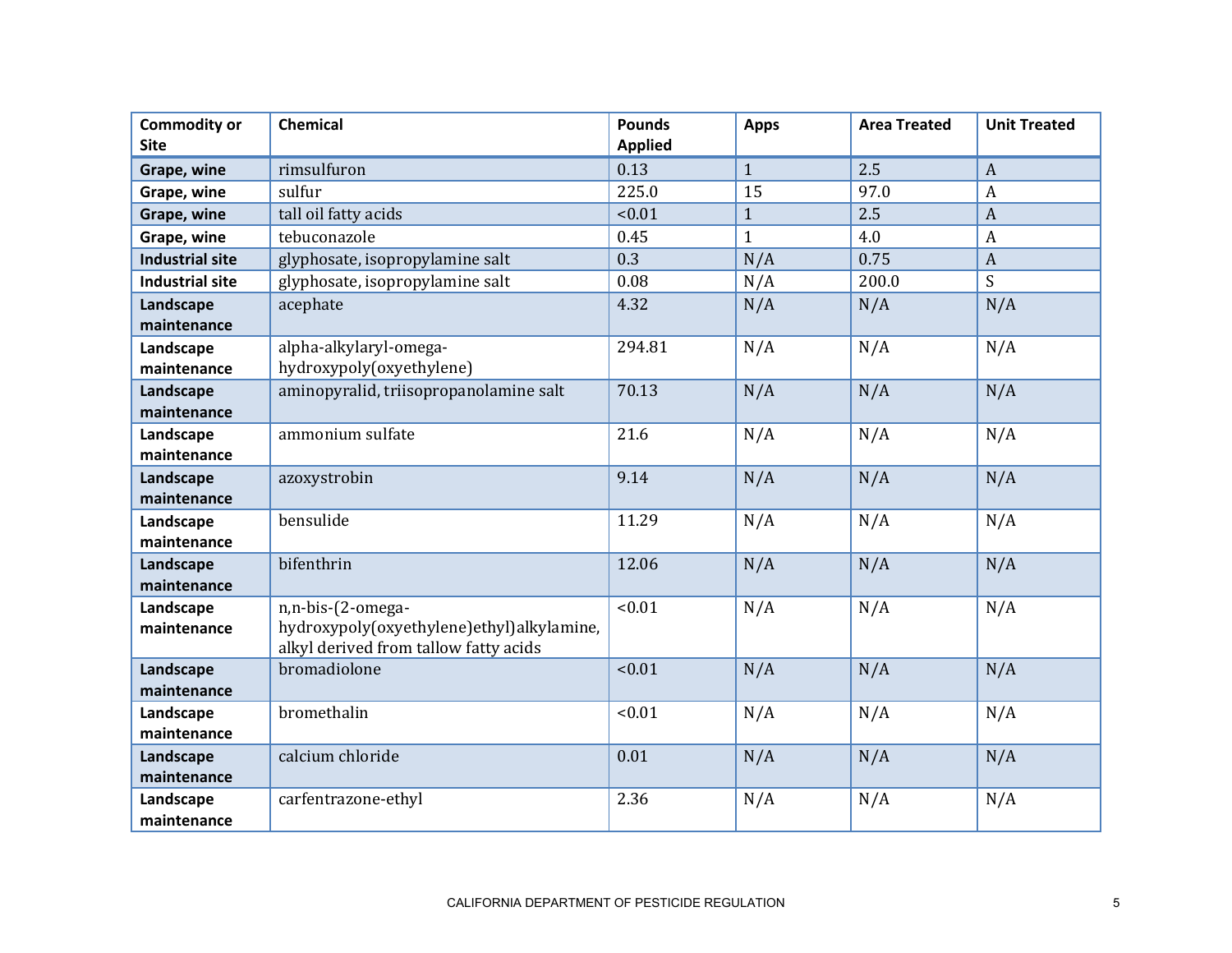| <b>Commodity or</b><br><b>Site</b> | Chemical                             | <b>Pounds</b><br><b>Applied</b> | <b>Apps</b> | <b>Area Treated</b> | <b>Unit Treated</b> |
|------------------------------------|--------------------------------------|---------------------------------|-------------|---------------------|---------------------|
| Landscape<br>maintenance           | chlorantraniliprole                  | 0.13                            | N/A         | N/A                 | N/A                 |
| Landscape<br>maintenance           | chlorfenapyr                         | < 0.01                          | N/A         | N/A                 | N/A                 |
| Landscape<br>maintenance           | chlorothalonil                       | 72.03                           | N/A         | N/A                 | N/A                 |
| Landscape<br>maintenance           | chlorsulfuron                        | 12.92                           | N/A         | N/A                 | N/A                 |
| Landscape<br>maintenance           | citric acid                          | 1.23                            | N/A         | N/A                 | N/A                 |
| Landscape<br>maintenance           | clopyralid, monoethanolamine salt    | 6.13                            | N/A         | N/A                 | N/A                 |
| Landscape<br>maintenance           | clopyralid, triethylamine salt       | 4.04                            | N/A         | N/A                 | N/A                 |
| Landscape<br>maintenance           | clothianidin                         | 0.03                            | N/A         | N/A                 | N/A                 |
| Landscape<br>maintenance           | coconut diethanolamide               | 0.69                            | N/A         | N/A                 | N/A                 |
| Landscape<br>maintenance           | copper ethanolamine complexes, mixed | 0.04                            | N/A         | N/A                 | N/A                 |
| Landscape<br>maintenance           | 2,4-d, dimethylamine salt            | 0.24                            | N/A         | N/A                 | N/A                 |
| Landscape<br>maintenance           | 2,4-d, 2-ethylhexyl ester            | 0.43                            | N/A         | N/A                 | N/A                 |
| Landscape<br>maintenance           | dicamba                              | 0.03                            | N/A         | N/A                 | N/A                 |
| Landscape<br>maintenance           | dicamba, dimethylamine salt          | 0.06                            | N/A         | N/A                 | N/A                 |
| Landscape<br>maintenance           | difenoconazole                       | 3.66                            | N/A         | N/A                 | N/A                 |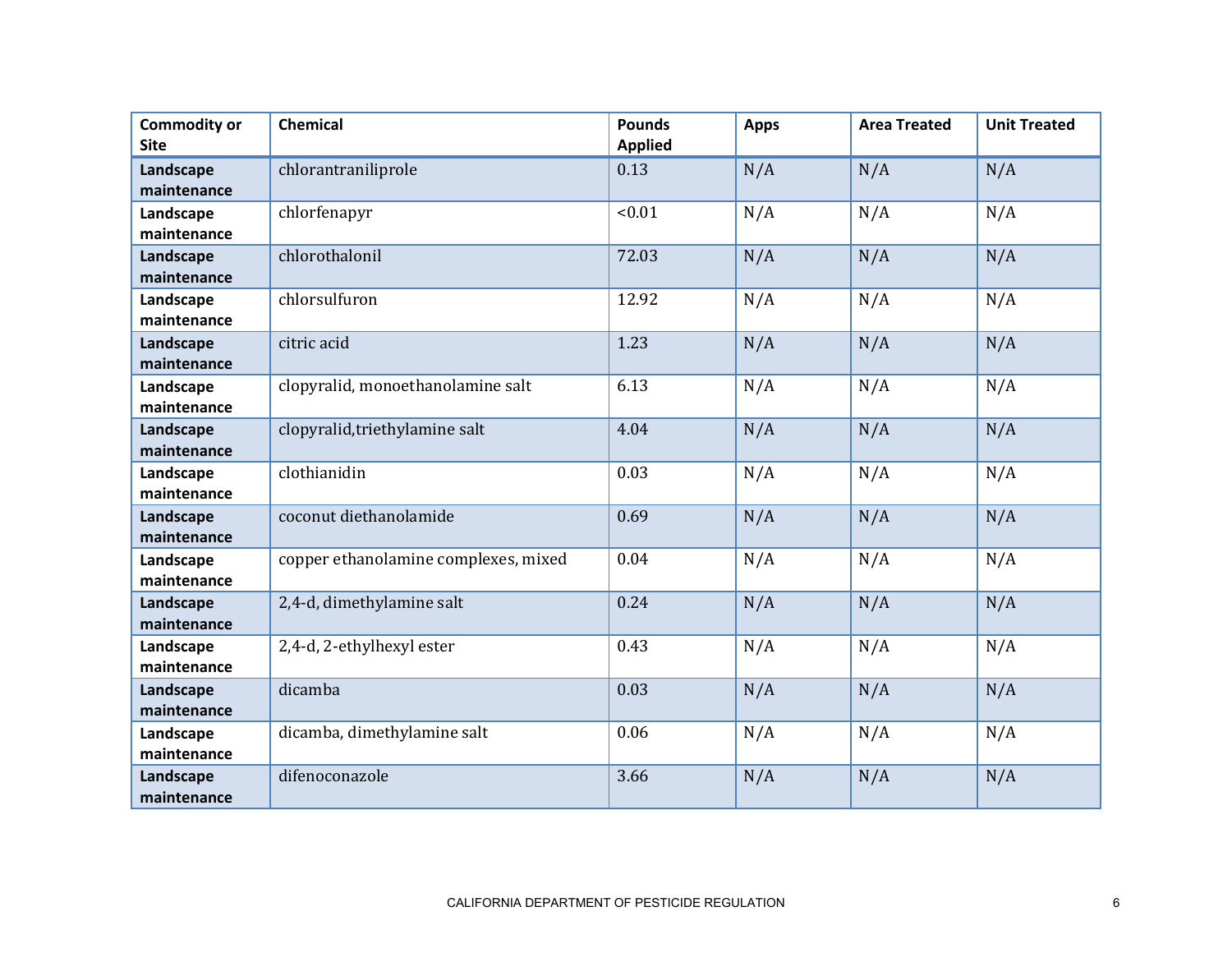| <b>Commodity or</b><br><b>Site</b> | Chemical                         | <b>Pounds</b><br><b>Applied</b> | <b>Apps</b>  | <b>Area Treated</b> | <b>Unit Treated</b> |
|------------------------------------|----------------------------------|---------------------------------|--------------|---------------------|---------------------|
| Landscape<br>maintenance           | dimethylpolysiloxane             | 0.09                            | N/A          | N/A                 | N/A                 |
| Landscape<br>maintenance           | diphacinone                      | < 0.01                          | N/A          | N/A                 | N/A                 |
| Landscape<br>maintenance           | diquat dibromide                 | 0.95                            | N/A          | N/A                 | N/A                 |
| Landscape<br>maintenance           | disodium octaborate tetrahydrate | 1.96                            | N/A          | N/A                 | N/A                 |
| Landscape<br>maintenance           | dithiopyr                        | 213.73                          | N/A          | N/A                 | N/A                 |
| Landscape<br>maintenance           | diuron                           | 460.68                          | N/A          | N/A                 | N/A                 |
| Landscape<br>maintenance           | dodecylbenzene sulfonic acid     | 2.98                            | N/A          | N/A                 | N/A                 |
| Landscape<br>maintenance           | edta, tetrasodium salt           | 0.18                            | N/A          | N/A                 | N/A                 |
| Landscape<br>maintenance           | emamectin benzoate               | 1.29                            | N/A          | N/A                 | N/A                 |
| Landscape<br>maintenance           | ethephon                         | 0.49                            | N/A          | N/A                 | N/A                 |
| Landscape<br>maintenance           | fipronil                         | 0.96                            | N/A          | N/A                 | N/A                 |
| Landscape<br>maintenance           | fludioxonil                      | 0.25                            | N/A          | N/A                 | N/A                 |
| Landscape<br>maintenance           | flumioxazin                      | 53.29                           | N/A          | N/A                 | N/A                 |
| Landscape<br>maintenance           | glyphosate, isopropylamine salt  | 2.0                             | $\mathbf{1}$ | 1.0                 | $\mathbf{A}$        |
| Landscape<br>maintenance           | glyphosate, isopropylamine salt  | 2,019.67                        | N/A          | N/A                 | N/A                 |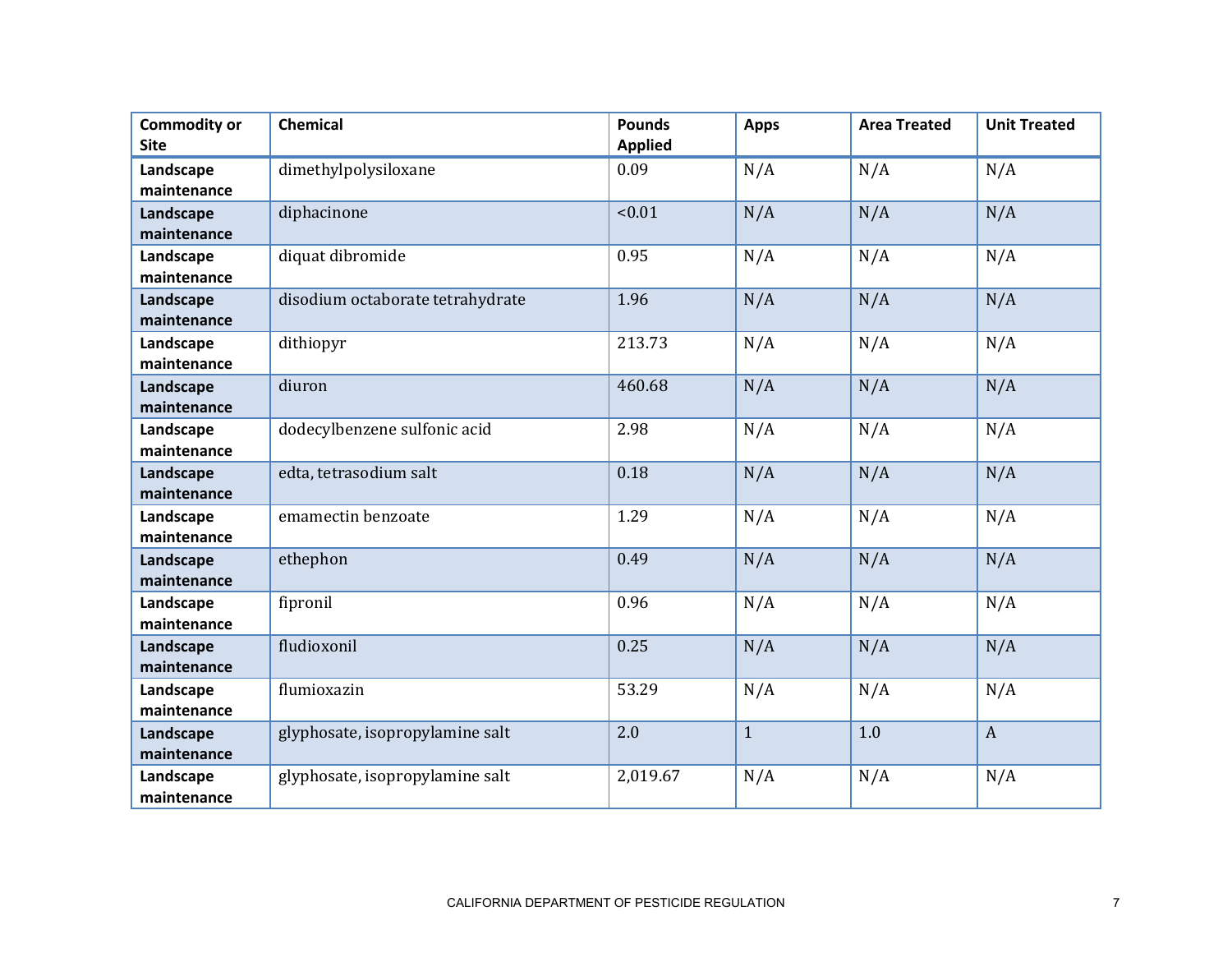| <b>Commodity or</b><br><b>Site</b> | <b>Chemical</b>                 | <b>Pounds</b><br><b>Applied</b> | <b>Apps</b> | <b>Area Treated</b> | <b>Unit Treated</b> |
|------------------------------------|---------------------------------|---------------------------------|-------------|---------------------|---------------------|
|                                    |                                 |                                 |             |                     |                     |
| Landscape                          | glyphosate, monoammonium salt   | 0.82                            | N/A         | N/A                 | N/A                 |
| maintenance                        |                                 |                                 |             |                     |                     |
| Landscape                          | glyphosate, potassium salt      | 1,138.55                        | N/A         | N/A                 | N/A                 |
| maintenance                        |                                 |                                 |             |                     |                     |
| Landscape                          | halosulfuron-methyl             | 0.12                            | N/A         | N/A                 | N/A                 |
| maintenance                        |                                 |                                 |             |                     |                     |
| Landscape                          | imazapyr, isopropylamine salt   | 12.76                           | N/A         | N/A                 | N/A                 |
| maintenance                        |                                 |                                 |             |                     |                     |
| Landscape                          | imidacloprid                    | 18.96                           | N/A         | N/A                 | N/A                 |
| maintenance                        |                                 |                                 |             |                     |                     |
| Landscape                          | indaziflam                      | 15.67                           | N/A         | N/A                 | N/A                 |
| maintenance                        |                                 |                                 |             |                     |                     |
| Landscape                          | indoxacarb                      | 2.25                            | N/A         | N/A                 | N/A                 |
| maintenance                        |                                 |                                 |             |                     |                     |
| Landscape                          | isopropyl alcohol               | 91.41                           | N/A         | N/A                 | N/A                 |
| maintenance                        |                                 |                                 |             |                     |                     |
| Landscape                          | isoxaben                        | 184.04                          | N/A         | N/A                 | N/A                 |
| maintenance                        |                                 |                                 |             |                     |                     |
| Landscape                          | mcpp, dimethylamine salt        | 0.16                            | N/A         | N/A                 | N/A                 |
| maintenance                        |                                 |                                 |             |                     |                     |
| Landscape                          | mcpp-p, dimethylamine salt      | 0.07                            | N/A         | N/A                 | N/A                 |
| maintenance                        |                                 |                                 |             |                     |                     |
| Landscape                          | mecoprop-p                      | 0.11                            | N/A         | N/A                 | N/A                 |
| maintenance                        |                                 |                                 |             |                     |                     |
| Landscape                          | methylated soybean oil          | 78.72                           | N/A         | N/A                 | N/A                 |
| maintenance                        |                                 |                                 |             |                     |                     |
| Landscape                          | msma                            | 0.73                            | N/A         | N/A                 | N/A                 |
| maintenance                        |                                 |                                 |             |                     |                     |
| Landscape                          | alpha-(para-nonylphenyl)-omega- | 341.55                          | N/A         | N/A                 | N/A                 |
| maintenance                        | hydroxypoly(oxyethylene)        |                                 |             |                     |                     |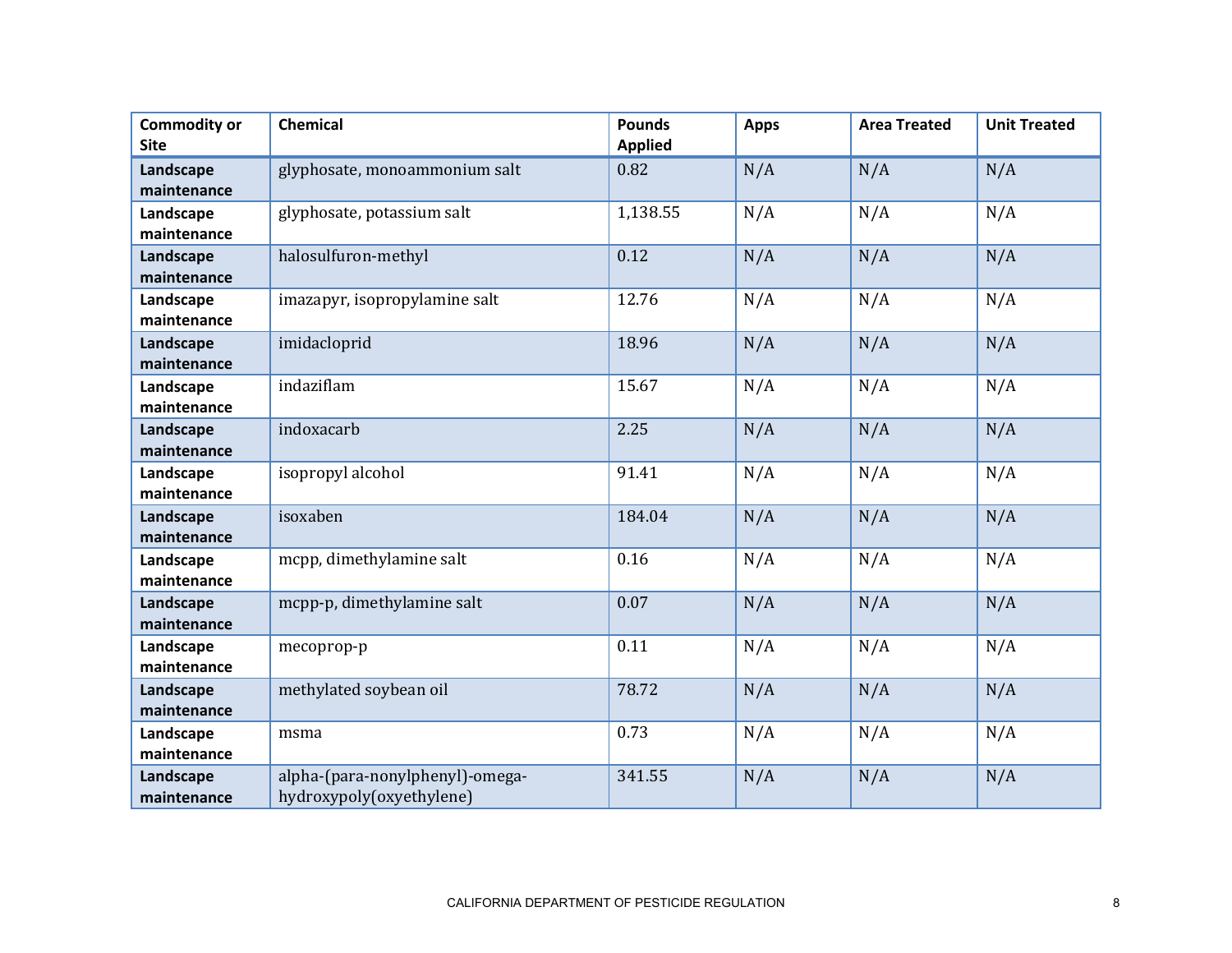| <b>Commodity or</b><br><b>Site</b> | <b>Chemical</b>                     | <b>Pounds</b><br><b>Applied</b> | <b>Apps</b> | <b>Area Treated</b> | <b>Unit Treated</b> |
|------------------------------------|-------------------------------------|---------------------------------|-------------|---------------------|---------------------|
| Landscape<br>maintenance           | oleic acid, ethyl ester             | 30.97                           | N/A         | N/A                 | N/A                 |
| Landscape<br>maintenance           | oleic acid, methyl ester            | 33.33                           | N/A         | N/A                 | N/A                 |
| Landscape<br>maintenance           | oryzalin                            | 89.91                           | N/A         | N/A                 | N/A                 |
| Landscape<br>maintenance           | oxadiazon                           | 2.82                            | N/A         | N/A                 | N/A                 |
| Landscape<br>maintenance           | oxyfluorfen                         | 6.68                            | N/A         | N/A                 | N/A                 |
| Landscape<br>maintenance           | pendimethalin                       | 2,773.76                        | N/A         | N/A                 | N/A                 |
| Landscape<br>maintenance           | penoxsulam                          | 0.14                            | N/A         | N/A                 | N/A                 |
| Landscape<br>maintenance           | penthiopyrad                        | 3.13                            | N/A         | N/A                 | N/A                 |
| Landscape<br>maintenance           | permethrin                          | 80.28                           | N/A         | N/A                 | N/A                 |
| Landscape<br>maintenance           | phosphoric acid                     | 7.27                            | N/A         | N/A                 | N/A                 |
| Landscape<br>maintenance           | polyacrylic polymer                 | 0.6                             | N/A         | N/A                 | N/A                 |
| Landscape<br>maintenance           | polyethylene glycol stearate        | 4.29                            | N/A         | N/A                 | N/A                 |
| Landscape<br>maintenance           | polyoxyethylene dioleate            | 2.41                            | N/A         | N/A                 | N/A                 |
| Landscape<br>maintenance           | polyoxyethylene sorbitan monooleate | 0.69                            | N/A         | N/A                 | N/A                 |
| Landscape<br>maintenance           | polysiloxane                        | 0.14                            | N/A         | N/A                 | N/A                 |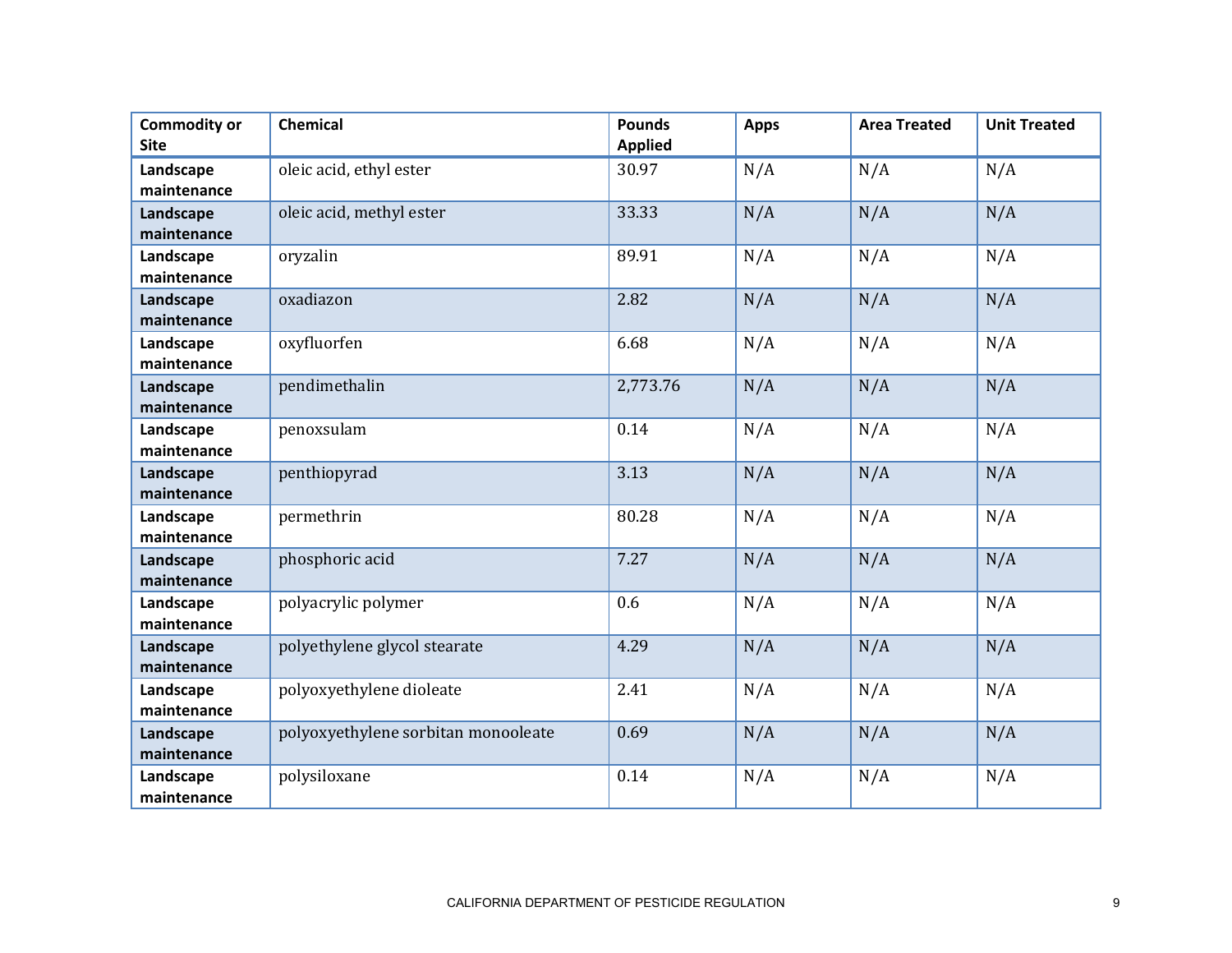| <b>Commodity or</b><br><b>Site</b> | Chemical                                                                             | <b>Pounds</b><br><b>Applied</b> | <b>Apps</b> | <b>Area Treated</b> | <b>Unit Treated</b> |
|------------------------------------|--------------------------------------------------------------------------------------|---------------------------------|-------------|---------------------|---------------------|
| Landscape<br>maintenance           | propiconazole                                                                        | 1.08                            | N/A         | N/A                 | N/A                 |
| Landscape<br>maintenance           | pyraflufen-ethyl                                                                     | 0.25                            | N/A         | N/A                 | N/A                 |
| Landscape<br>maintenance           | quinclorac, dimethylamine salt                                                       | 2.0                             | N/A         | N/A                 | N/A                 |
| Landscape<br>maintenance           | silicone defoamer                                                                    | 0.08                            | N/A         | N/A                 | N/A                 |
| Landscape<br>maintenance           | sodium xylene sulfonate                                                              | 0.92                            | N/A         | N/A                 | N/A                 |
| Landscape<br>maintenance           | strychnine                                                                           | 0.01                            | N/A         | N/A                 | N/A                 |
| Landscape<br>maintenance           | sulfentrazone                                                                        | 2.04                            | N/A         | N/A                 | N/A                 |
| Landscape<br>maintenance           | sulfometuron-methyl                                                                  | 23.51                           | N/A         | N/A                 | N/A                 |
| Landscape<br>maintenance           | tall oil                                                                             | 23.82                           | N/A         | N/A                 | N/A                 |
| Landscape<br>maintenance           | tebuconazole                                                                         | 3.15                            | N/A         | N/A                 | N/A                 |
| Landscape<br>maintenance           | alpha-[para-(1,1,3,3-<br>tetramethylbutyl)phenyl]-omega-<br>hydroxypoly(oxyethylene) | 3.5                             | N/A         | N/A                 | N/A                 |
| Landscape<br>maintenance           | tetrapotassium pyrophosphate                                                         | 0.46                            | N/A         | N/A                 | N/A                 |
| Landscape<br>maintenance           | triclopyr, butoxyethyl ester                                                         | 11.1                            | N/A         | N/A                 | N/A                 |
| Landscape<br>maintenance           | triclopyr, triethylamine salt                                                        | 64.16                           | N/A         | N/A                 | N/A                 |
| Landscape<br>maintenance           | alpha-tridecyl-omega-<br>hydroxypoly(oxyethanol) phosphate                           | < 0.01                          | N/A         | N/A                 | N/A                 |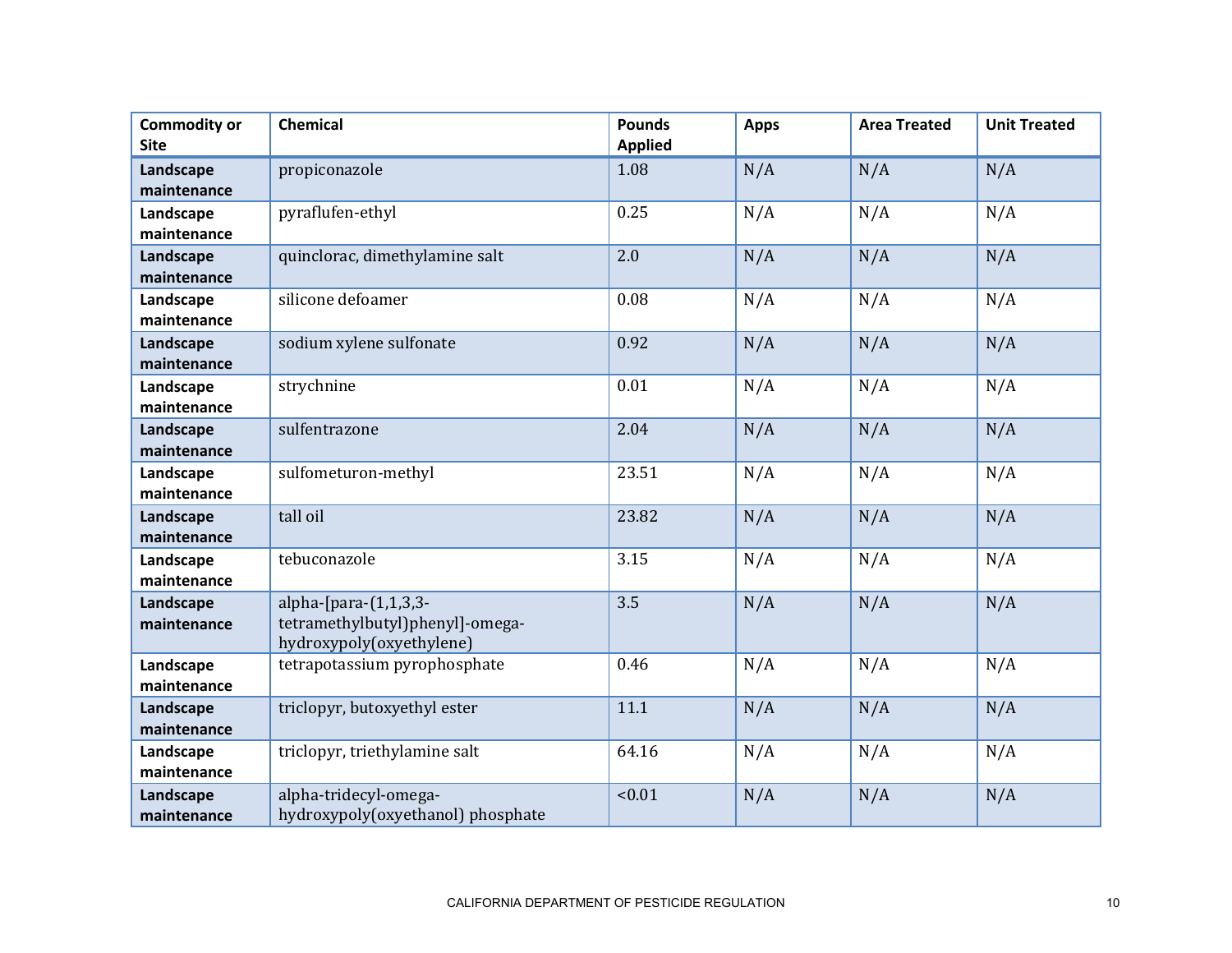| <b>Commodity or</b><br><b>Site</b> | Chemical                               | <b>Pounds</b><br><b>Applied</b> | <b>Apps</b>    | <b>Area Treated</b> | <b>Unit Treated</b> |
|------------------------------------|----------------------------------------|---------------------------------|----------------|---------------------|---------------------|
| Landscape<br>maintenance           | triethanolamine                        | 1.17                            | N/A            | N/A                 | N/A                 |
| Landscape<br>maintenance           | trifluralin                            | 3.83                            | N/A            | N/A                 | N/A                 |
| Landscape<br>maintenance           | trinexapac-ethyl                       | 1.51                            | N/A            | N/A                 | N/A                 |
| Landscape<br>maintenance           | triticonazole                          | 1.1                             | N/A            | N/A                 | N/A                 |
| Landscape<br>maintenance           | urea dihydrogen sulfate                | < 0.01                          | N/A            | N/A                 | N/A                 |
| Landscape<br>maintenance           | (s)-verbenone                          | 1.16                            | N/A            | N/A                 | N/A                 |
| Landscape<br>maintenance           | zinc phosphide                         | 0.1                             | N/A            | N/A                 | N/A                 |
| N-outdr plants in<br>containers    | glyphosate, isopropylamine salt        | 5.64                            | $\overline{4}$ | 12.0                | $\mathbf{A}$        |
| N-outdr<br>transplants             | glyphosate, isopropylamine salt        | 2.19                            | $\mathbf{1}$   | 4.0                 | $\mathbf{A}$        |
| N-outdr<br>transplants             | oxyfluorfen                            | 7.02                            | $\mathbf{1}$   | 4.0                 | $\mathbf{A}$        |
| Oat (forage -<br>fodder)           | carfentrazone-ethyl                    | 0.23                            | $\mathbf{1}$   | 15.0                | A                   |
| <b>Pastureland</b>                 | aminopyralid, triisopropanolamine salt | 4.64                            | 3              | 50.0                | $\mathbf{A}$        |
| Pastureland                        | clopyralid, monoethanolamine salt      | 0.02                            | $\mathbf{1}$   | 20.0                | A                   |
| <b>Pastureland</b>                 | glyphosate, isopropylamine salt        | 7.08                            | $\overline{2}$ | 25.0                | $\mathbf{A}$        |
| Pastureland                        | triclopyr, butoxyethyl ester           | 1.41                            | $\overline{2}$ | 40.0                | $\boldsymbol{A}$    |
| <b>Pastureland</b>                 | triclopyr, triethylamine salt          | 0.8                             | $\mathbf{1}$   | 5.0                 | $\mathbf{A}$        |
| Peach                              | copper hydroxide                       | 4.61                            | $\overline{2}$ | 4.0                 | $\boldsymbol{A}$    |
| Peach                              | mineral oil                            | 17.67                           | $\mathbf{1}$   | 2.0                 | $\mathbf{A}$        |
| <b>Poultry</b>                     | brodifacoum                            | 0.01                            | 12             | 236.0               | $\boldsymbol{A}$    |
| <b>Poultry</b>                     | bromadiolone                           | 0.02                            | 24             | 472.0               | $\boldsymbol{A}$    |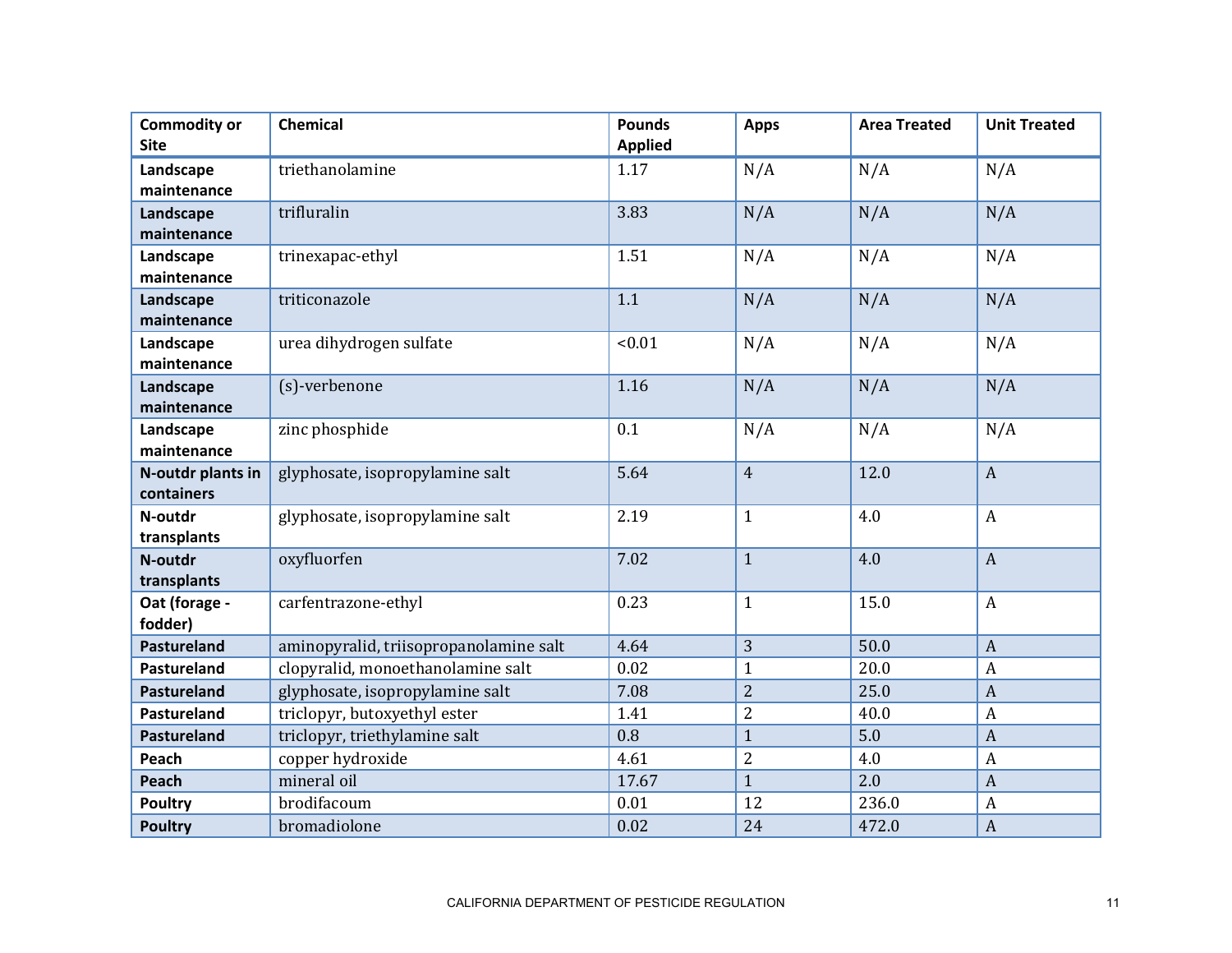| <b>Commodity or</b><br><b>Site</b> | Chemical                                                    | <b>Pounds</b><br><b>Applied</b> | <b>Apps</b>    | <b>Area Treated</b> | <b>Unit Treated</b> |
|------------------------------------|-------------------------------------------------------------|---------------------------------|----------------|---------------------|---------------------|
| Rangeland                          | aminopyralid, triisopropanolamine salt                      | 18.39                           | 10             | 331.0               | $\boldsymbol{A}$    |
| Rangeland                          | ammonium sulfate                                            | 10.31                           | $\mathbf{1}$   | 100.0               | $\boldsymbol{A}$    |
| Rangeland                          | citric acid                                                 | 1.38                            | $\mathbf{1}$   | 100.0               | $\boldsymbol{A}$    |
| Rangeland                          | 2,4-d, dimethylamine salt                                   | 11.11                           | 3              | 900.0               | $\boldsymbol{A}$    |
| Rangeland                          | glycerol                                                    | 52.52                           | $\overline{2}$ | 623.0               | $\boldsymbol{A}$    |
| Rangeland                          | glyphosate, isopropylamine salt                             | 10.7                            | 5              | 1,355.0             | $\boldsymbol{A}$    |
| Rangeland                          | alpha-(para-nonylphenyl)-omega-<br>hydroxypoly(oxyethylene) | 11.25                           | $\mathbf{1}$   | 523.0               | $\boldsymbol{A}$    |
| Rangeland                          | phosphoric acid                                             | 2.34                            | $\mathbf{1}$   | 100.0               | $\boldsymbol{A}$    |
| Rangeland                          | polyacrylamide polymer                                      | 0.76                            | 1              | 100.0               | A                   |
| Rangeland                          | sodium diisooctylsulfosuccinate                             | 0.73                            | $\overline{1}$ | 523.0               | $\boldsymbol{A}$    |
| Rangeland                          | sodium hydroxide                                            | 4.13                            | $\mathbf{1}$   | 100.0               | $\boldsymbol{A}$    |
| Rangeland                          | sodium xylene sulfonate                                     | 15.75                           | $\mathbf{1}$   | 523.0               | $\boldsymbol{A}$    |
| Rangeland                          | triclopyr, butoxyethyl ester                                | 15.03                           | 3              | 60.0                | $\mathbf{A}$        |
| Rangeland                          | triclopyr, triethylamine salt                               | 0.65                            | N/A            | 5.0                 | $\boldsymbol{A}$    |
| <b>Regulatory pest</b><br>control  | aminopyralid, triisopropanolamine salt                      | 0.01                            | N/A            | N/A                 | N/A                 |
| <b>Regulatory pest</b><br>control  | disodium octaborate tetrahydrate                            | 1.96                            | N/A            | N/A                 | N/A                 |
| <b>Regulatory pest</b><br>control  | glyphosate, isopropylamine salt                             | 34.72                           | N/A            | N/A                 | N/A                 |
| <b>Regulatory pest</b><br>control  | imazapyr, isopropylamine salt                               | 3.86                            | N/A            | N/A                 | N/A                 |
| <b>Regulatory pest</b><br>control  | rimsulfuron                                                 | 0.54                            | N/A            | N/A                 | N/A                 |
| <b>Rights of way</b>               | alcohols, c12-c14, aliphatic                                | 1.19                            | N/A            | N/A                 | N/A                 |
| <b>Rights of way</b>               | alpha-alkylaryl-omega-<br>hydroxypoly(oxyethylene)          | 7.69                            | N/A            | N/A                 | N/A                 |
| <b>Rights of way</b>               | alpha-alkyl (c9-c11)-omega-<br>hydroxypoly(oxyethylene)     | 25.96                           | N/A            | N/A                 | N/A                 |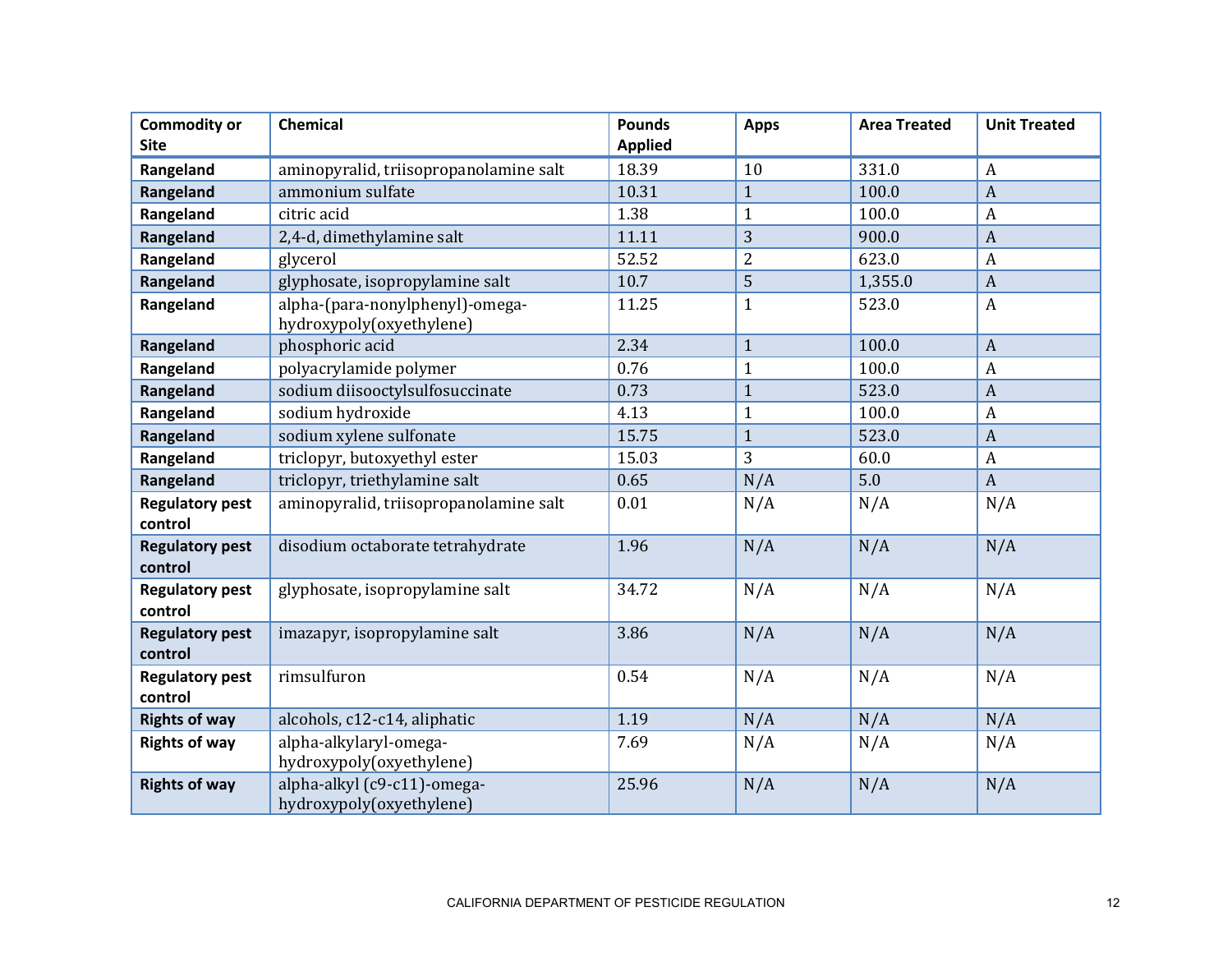| <b>Commodity or</b><br><b>Site</b> | <b>Chemical</b>                                                                    | <b>Pounds</b><br><b>Applied</b> | <b>Apps</b> | <b>Area Treated</b> | <b>Unit Treated</b> |
|------------------------------------|------------------------------------------------------------------------------------|---------------------------------|-------------|---------------------|---------------------|
|                                    | alkyl (c9-c11) oligomeric d-                                                       | 3.4                             | N/A         | N/A                 | N/A                 |
| <b>Rights of way</b>               | glucopyranoside                                                                    |                                 |             |                     |                     |
| <b>Rights of way</b>               | alkyl (c8,c10) polyglucoside                                                       | 2.44                            | N/A         | N/A                 | N/A                 |
| <b>Rights of way</b>               | allyloxypolyethylene glycol acetate                                                | 0.98                            | N/A         | N/A                 | N/A                 |
| <b>Rights of way</b>               | aminocyclopyrachlor, potassium salt                                                | 0.94                            | N/A         | N/A                 | N/A                 |
| <b>Rights of way</b>               | aminopyralid, triisopropanolamine salt                                             | 47.93                           | N/A         | N/A                 | N/A                 |
| <b>Rights of way</b>               | ammonium nitrate                                                                   | 1.16                            | N/A         | N/A                 | N/A                 |
| <b>Rights of way</b>               | ammonium sulfate                                                                   | 22.95                           | N/A         | N/A                 | N/A                 |
| <b>Rights of way</b>               | benzoic acid                                                                       | 0.73                            | N/A         | N/A                 | N/A                 |
| <b>Rights of way</b>               | bifenthrin                                                                         | 0.01                            | N/A         | N/A                 | N/A                 |
| <b>Rights of way</b>               | n,n-bis-(2-omega-                                                                  | 9.44                            | N/A         | N/A                 | N/A                 |
|                                    | hydroxypoly(oxyethylene)ethyl)alkylamine,<br>alkyl derived from tallow fatty acids |                                 |             |                     |                     |
| <b>Rights of way</b>               | borax                                                                              | 1,063.24                        | N/A         | N/A                 | N/A                 |
| <b>Rights of way</b>               | 2-butoxyethanol                                                                    | 3.06                            | N/A         | N/A                 | N/A                 |
| <b>Rights of way</b>               | butyl alcohol                                                                      | 1.25                            | N/A         | N/A                 | N/A                 |
| <b>Rights of way</b>               | calcium chloride                                                                   | 0.02                            | N/A         | N/A                 | N/A                 |
| <b>Rights of way</b>               | canola oil                                                                         | 0.31                            | N/A         | N/A                 | N/A                 |
| <b>Rights of way</b>               | carfentrazone-ethyl                                                                | 0.03                            | N/A         | N/A                 | N/A                 |
| <b>Rights of way</b>               | chlorsulfuron                                                                      | 1.86                            | N/A         | N/A                 | N/A                 |
| <b>Rights of way</b>               | citric acid                                                                        | 8.39                            | N/A         | N/A                 | N/A                 |
| <b>Rights of way</b>               | clopyralid, monoethanolamine salt                                                  | 20.39                           | N/A         | N/A                 | N/A                 |
| <b>Rights of way</b>               | copper carbonate, basic                                                            | 7.03                            | N/A         | N/A                 | N/A                 |
| <b>Rights of way</b>               | copper hydroxide                                                                   | 63.11                           | N/A         | N/A                 | N/A                 |
| <b>Rights of way</b>               | 2,4-d, 2-ethylhexyl ester                                                          | 1.52                            | N/A         | N/A                 | N/A                 |
| <b>Rights of way</b>               | dicamba                                                                            | 0.09                            | N/A         | N/A                 | N/A                 |
| <b>Rights of way</b>               | diethylene glycol                                                                  | 1.76                            | N/A         | N/A                 | N/A                 |
| <b>Rights of way</b>               | dimethyl alkyl tertiary amines                                                     | 0.79                            | N/A         | N/A                 | N/A                 |
| <b>Rights of way</b>               | dimethylpolysiloxane                                                               | 0.17                            | N/A         | N/A                 | N/A                 |
| <b>Rights of way</b>               | diphacinone                                                                        | < 0.01                          | N/A         | N/A                 | N/A                 |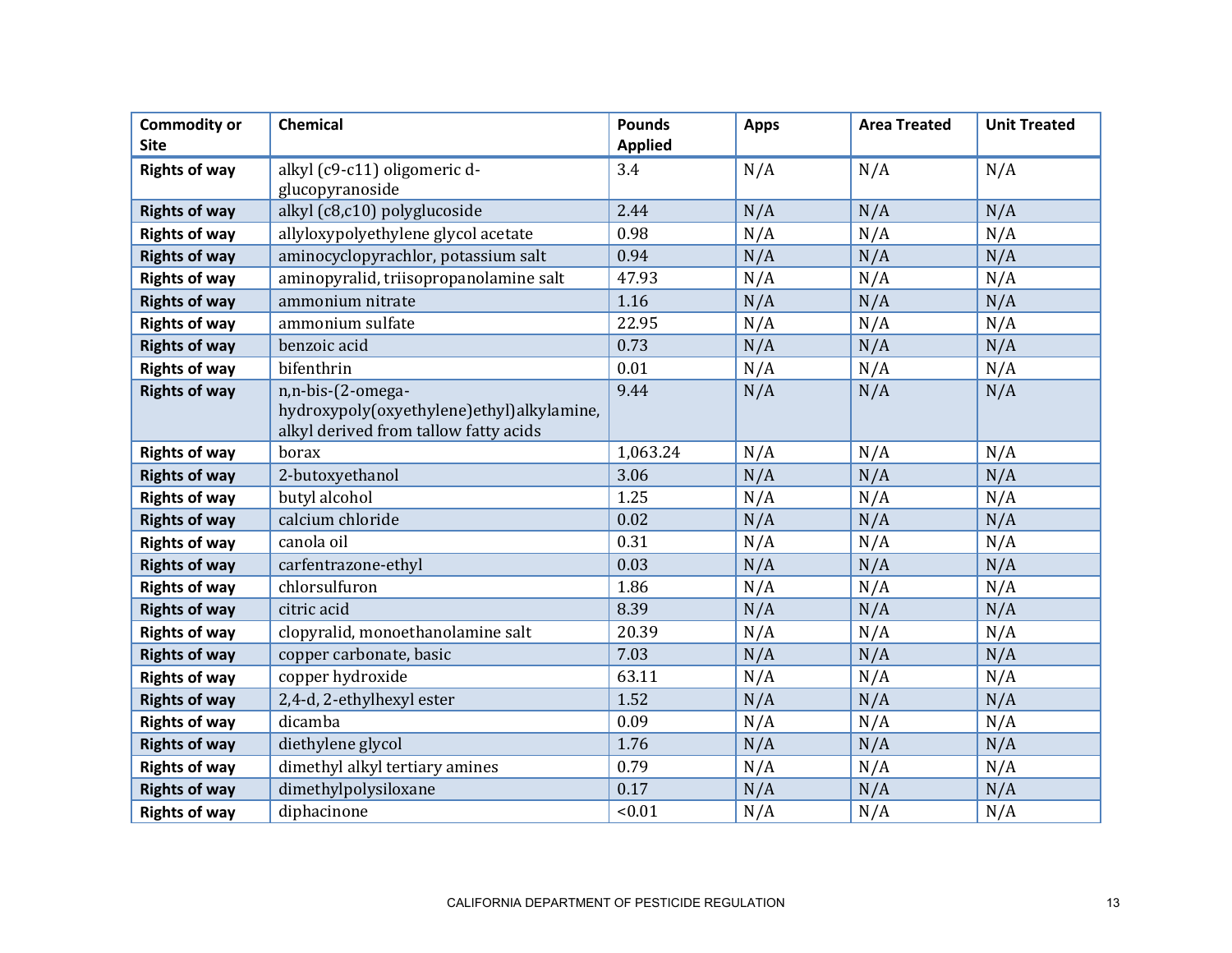| <b>Commodity or</b><br><b>Site</b> | <b>Chemical</b>                                                           | <b>Pounds</b><br><b>Applied</b> | <b>Apps</b> | <b>Area Treated</b> | <b>Unit Treated</b> |
|------------------------------------|---------------------------------------------------------------------------|---------------------------------|-------------|---------------------|---------------------|
| <b>Rights of way</b>               | diquat dibromide                                                          | 7.71                            | N/A         | N/A                 | N/A                 |
| <b>Rights of way</b>               | disodium octaborate tetrahydrate                                          | 0.49                            | N/A         | N/A                 | N/A                 |
| <b>Rights of way</b>               | dithiopyr                                                                 | 6.2                             | N/A         | N/A                 | N/A                 |
| <b>Rights of way</b>               | diuron                                                                    | 289.87                          | N/A         | N/A                 | N/A                 |
| <b>Rights of way</b>               | dodecylbenzene sulfonic acid, calcium salt                                | 0.15                            | N/A         | N/A                 | N/A                 |
| <b>Rights of way</b>               | fatty acids, mixed                                                        | 3.13                            | N/A         | N/A                 | N/A                 |
| <b>Rights of way</b>               | fatty acids, c16-c18 and c18-unsaturated,<br>methyl esters                | 16.18                           | N/A         | N/A                 | N/A                 |
| <b>Rights of way</b>               | fipronil                                                                  | 1.2                             | N/A         | N/A                 | N/A                 |
| <b>Rights of way</b>               | flumioxazin                                                               | 1.15                            | N/A         | N/A                 | N/A                 |
| <b>Rights of way</b>               | fluroxypyr, 1-methylheptyl ester                                          | 10.87                           | N/A         | N/A                 | N/A                 |
| <b>Rights of way</b>               | foramsulfuron                                                             | 0.02                            | N/A         | N/A                 | N/A                 |
| <b>Rights of way</b>               | glufosinate-ammonium                                                      | 154.93                          | N/A         | N/A                 | N/A                 |
| <b>Rights of way</b>               | glycerol                                                                  | 28.86                           | N/A         | N/A                 | N/A                 |
| <b>Rights of way</b>               | glyphosate, isopropylamine salt                                           | 89.88                           | 7           | 3.09                | $\mathbf{A}$        |
| <b>Rights of way</b>               | glyphosate, isopropylamine salt                                           | 1,770.86                        | N/A         | N/A                 | N/A                 |
| <b>Rights of way</b>               | glyphosate, potassium salt                                                | 378.61                          | N/A         | N/A                 | N/A                 |
| <b>Rights of way</b>               | halosulfuron-methyl                                                       | 0.01                            | N/A         | N/A                 | N/A                 |
| <b>Rights of way</b>               | heptamethyltrisiloxane-1,3-propanediol<br>ether, ethoxylated propoxylated | 0.71                            | N/A         | N/A                 | N/A                 |
| <b>Rights of way</b>               | hexylene glycol                                                           | 3.06                            | N/A         | N/A                 | N/A                 |
| <b>Rights of way</b>               | 2-(3-hydroxypropyl)-hepta-methyl<br>trisiloxane, ethoxylated, acetate     | 3.4                             | N/A         | N/A                 | N/A                 |
| <b>Rights of way</b>               | imazapyr, isopropylamine salt                                             | 5.09                            | N/A         | N/A                 | N/A                 |
| <b>Rights of way</b>               | imidacloprid                                                              | 0.03                            | N/A         | N/A                 | N/A                 |
| <b>Rights of way</b>               | indaziflam                                                                | 34.55                           | N/A         | N/A                 | N/A                 |
| <b>Rights of way</b>               | iodosulfuron-methyl-sodium                                                | < 0.01                          | N/A         | N/A                 | N/A                 |
| <b>Rights of way</b>               | isopropyl alcohol                                                         | 3.77                            | N/A         | N/A                 | N/A                 |
| <b>Rights of way</b>               | mecoprop-p                                                                | 0.31                            | N/A         | N/A                 | N/A                 |
| <b>Rights of way</b>               | metam-sodium                                                              | 603.53                          | N/A         | N/A                 | N/A                 |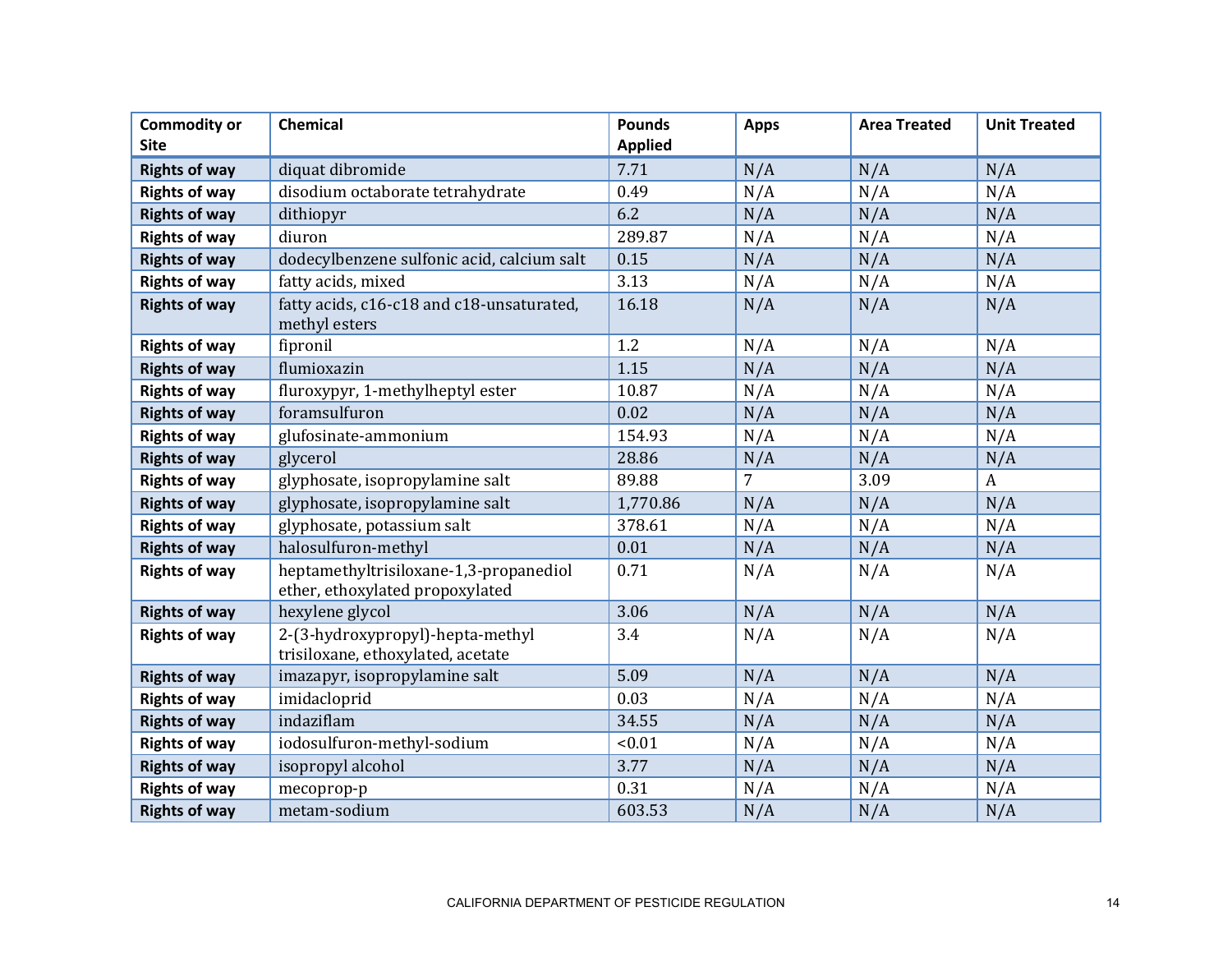| <b>Commodity or</b><br><b>Site</b> | <b>Chemical</b>                         | <b>Pounds</b><br><b>Applied</b> | <b>Apps</b> | <b>Area Treated</b> | <b>Unit Treated</b> |
|------------------------------------|-----------------------------------------|---------------------------------|-------------|---------------------|---------------------|
| <b>Rights of way</b>               | methylated soybean oil                  | 233.07                          | N/A         | N/A                 | N/A                 |
| <b>Rights of way</b>               | mineral oil                             | 6.59                            | N/A         | N/A                 | N/A                 |
| <b>Rights of way</b>               | alpha-(para-nonylphenyl)-omega-         | 131.27                          | N/A         | N/A                 | N/A                 |
|                                    | hydroxypoly(oxyethylene)                |                                 |             |                     |                     |
| <b>Rights of way</b>               | oleic acid, ethyl ester                 | 16.66                           | N/A         | N/A                 | N/A                 |
| <b>Rights of way</b>               | oleic acid, methyl ester                | 62.01                           | N/A         | N/A                 | N/A                 |
| <b>Rights of way</b>               | oryzalin                                | 239.34                          | N/A         | N/A                 | N/A                 |
| <b>Rights of way</b>               | oxyfluorfen                             | 454.54                          | N/A         | N/A                 | N/A                 |
| <b>Rights of way</b>               | paclobutrazol                           | 1.18                            | N/A         | N/A                 | N/A                 |
| <b>Rights of way</b>               | pendimethalin                           | 58.68                           | N/A         | N/A                 | N/A                 |
| <b>Rights of way</b>               | penoxsulam                              | < 0.01                          | N/A         | N/A                 | N/A                 |
| <b>Rights of way</b>               | phosphoric acid                         | 4.68                            | N/A         | N/A                 | N/A                 |
| <b>Rights of way</b>               | polyacrylamide polymer                  | 3.3                             | N/A         | N/A                 | N/A                 |
| <b>Rights of way</b>               | polyethylene glycol diacetate           | 0.09                            | N/A         | N/A                 | N/A                 |
| <b>Rights of way</b>               | polyethylene glycol stearate            | 0.06                            | N/A         | N/A                 | N/A                 |
| <b>Rights of way</b>               | polyoxyethylene dioleate                | 2.87                            | N/A         | N/A                 | N/A                 |
| <b>Rights of way</b>               | polyoxyethylene sorbitan monooleate     | 0.82                            | N/A         | N/A                 | N/A                 |
| <b>Rights of way</b>               | polyoxyethylene sorbitan trioleate      | 0.36                            | N/A         | N/A                 | N/A                 |
| <b>Rights of way</b>               | propylene glycol                        | 18.61                           | N/A         | N/A                 | N/A                 |
| <b>Rights of way</b>               | rimsulfuron                             | 0.34                            | N/A         | N/A                 | N/A                 |
| <b>Rights of way</b>               | sodium decyl sulfate                    | 0.76                            | N/A         | N/A                 | N/A                 |
| <b>Rights of way</b>               | sodium hydroxide                        | 8.25                            | N/A         | N/A                 | N/A                 |
| <b>Rights of way</b>               | sodium lauroampho acetate               | 0.57                            | N/A         | N/A                 | N/A                 |
| <b>Rights of way</b>               | sodium lauryl sulfate                   | 0.39                            | N/A         | N/A                 | N/A                 |
| <b>Rights of way</b>               | sodium alpha-olefin (c14-c16) sulfonate | 23.29                           | N/A         | N/A                 | N/A                 |
| <b>Rights of way</b>               | sulfentrazone                           | 8.34                            | N/A         | N/A                 | N/A                 |
| <b>Rights of way</b>               | sulfometuron-methyl                     | 3.89                            | N/A         | N/A                 | N/A                 |
| <b>Rights of way</b>               | tall oil                                | 0.99                            | N/A         | N/A                 | N/A                 |
| <b>Rights of way</b>               | tall oil fatty acids                    | 14.32                           | N/A         | N/A                 | N/A                 |
| <b>Rights of way</b>               | thiencarbazone-methyl                   | 0.01                            | N/A         | N/A                 | N/A                 |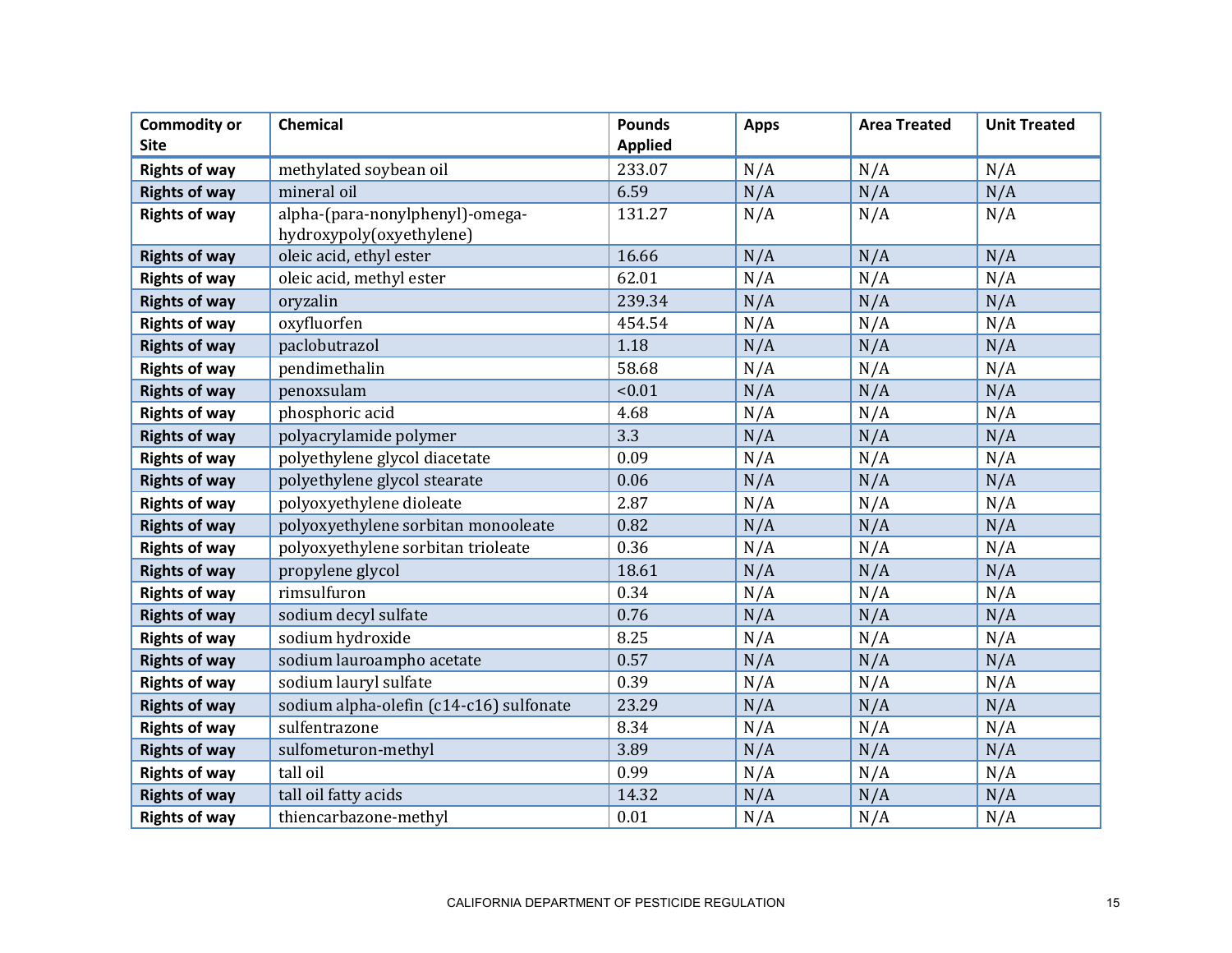| <b>Commodity or</b><br><b>Site</b> | Chemical                                                           | <b>Pounds</b><br><b>Applied</b> | <b>Apps</b> | <b>Area Treated</b> | <b>Unit Treated</b> |
|------------------------------------|--------------------------------------------------------------------|---------------------------------|-------------|---------------------|---------------------|
| <b>Rights of way</b>               | triclopyr, butoxyethyl ester                                       | 58.98                           | N/A         | N/A                 | N/A                 |
| <b>Rights of way</b>               | triclopyr, triethylamine salt                                      | 198.07                          | N/A         | N/A                 | N/A                 |
| <b>Rights of way</b>               | alpha-tridecyl-omega-<br>hydroxypoly(oxyethanol) phosphate         | 4.47                            | N/A         | N/A                 | N/A                 |
| <b>Rights of way</b>               | trifluralin                                                        | 0.36                            | N/A         | N/A                 | N/A                 |
| <b>Rights of way</b>               | alpha-undecyl-omega-<br>hydroxypoly(oxyethylene)                   | 4.58                            | N/A         | N/A                 | N/A                 |
| <b>Rights of way</b>               | urea dihydrogen sulfate                                            | 34.88                           | N/A         | N/A                 | N/A                 |
| <b>Structural pest</b><br>control  | abamectin                                                          | < 0.01                          | N/A         | N/A                 | N/A                 |
| <b>Structural pest</b><br>control  | abamectin, other related                                           | < 0.01                          | N/A         | N/A                 | N/A                 |
| <b>Structural pest</b><br>control  | acephate                                                           | 0.42                            | N/A         | N/A                 | N/A                 |
| <b>Structural pest</b><br>control  | acetamiprid                                                        | 0.02                            | N/A         | N/A                 | N/A                 |
| <b>Structural pest</b><br>control  | alkyl (50%c14, 40%c12, 10%c16)<br>dimethylbenzyl ammonium chloride | < 0.01                          | N/A         | N/A                 | N/A                 |
| <b>Structural pest</b><br>control  | d-trans allethrin                                                  | 0.01                            | N/A         | N/A                 | N/A                 |
| <b>Structural pest</b><br>control  | azadirachtin                                                       | < 0.01                          | N/A         | N/A                 | N/A                 |
| <b>Structural pest</b><br>control  | bifenthrin                                                         | 322.71                          | N/A         | N/A                 | N/A                 |
| <b>Structural pest</b><br>control  | borax                                                              | 0.2                             | N/A         | N/A                 | N/A                 |
| <b>Structural pest</b><br>control  | boric acid                                                         | 344.01                          | N/A         | N/A                 | N/A                 |
| <b>Structural pest</b><br>control  | brodifacoum                                                        | < 0.01                          | N/A         | N/A                 | N/A                 |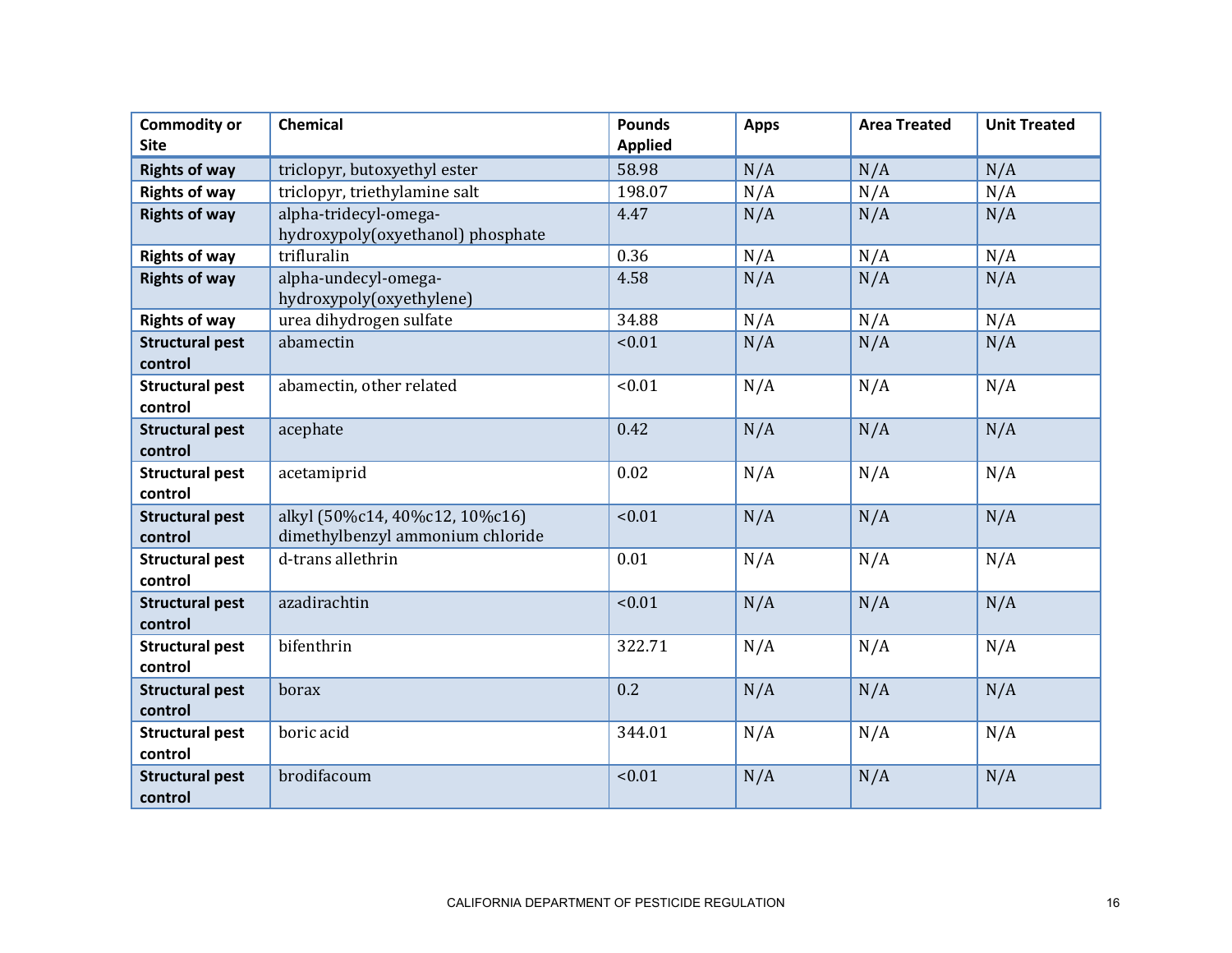| <b>Commodity or</b><br><b>Site</b> | Chemical                           | <b>Pounds</b><br><b>Applied</b> | <b>Apps</b> | <b>Area Treated</b> | <b>Unit Treated</b> |
|------------------------------------|------------------------------------|---------------------------------|-------------|---------------------|---------------------|
| <b>Structural pest</b><br>control  | bromadiolone                       | 0.03                            | N/A         | N/A                 | N/A                 |
| <b>Structural pest</b><br>control  | bromethalin                        | < 0.01                          | N/A         | N/A                 | N/A                 |
| <b>Structural pest</b><br>control  | chlorantraniliprole                | 0.9                             | N/A         | N/A                 | N/A                 |
| <b>Structural pest</b><br>control  | chlorfenapyr                       | 1.92                            | N/A         | N/A                 | N/A                 |
| <b>Structural pest</b><br>control  | clothianidin                       | 1.12                            | N/A         | N/A                 | N/A                 |
| <b>Structural pest</b><br>control  | cyfluthrin                         | 2.67                            | N/A         | N/A                 | N/A                 |
| <b>Structural pest</b><br>control  | beta-cyfluthrin                    | 1.36                            | N/A         | N/A                 | N/A                 |
| <b>Structural pest</b><br>control  | cypermethrin                       | 3.23                            | N/A         | N/A                 | N/A                 |
| <b>Structural pest</b><br>control  | deltamethrin                       | 57.46                           | N/A         | N/A                 | N/A                 |
| <b>Structural pest</b><br>control  | diatomaceous earth                 | 0.45                            | N/A         | N/A                 | N/A                 |
| <b>Structural pest</b><br>control  | didecyl dimethyl ammonium chloride | < 0.01                          | N/A         | N/A                 | N/A                 |
| <b>Structural pest</b><br>control  | difethialone                       | < 0.01                          | N/A         | N/A                 | N/A                 |
| <b>Structural pest</b><br>control  | dinotefuran                        | 6.33                            | N/A         | N/A                 | N/A                 |
| <b>Structural pest</b><br>control  | dioctyl dimethyl ammonium chloride | < 0.01                          | N/A         | N/A                 | N/A                 |
| <b>Structural pest</b><br>control  | diphacinone                        | < 0.01                          | N/A         | N/A                 | N/A                 |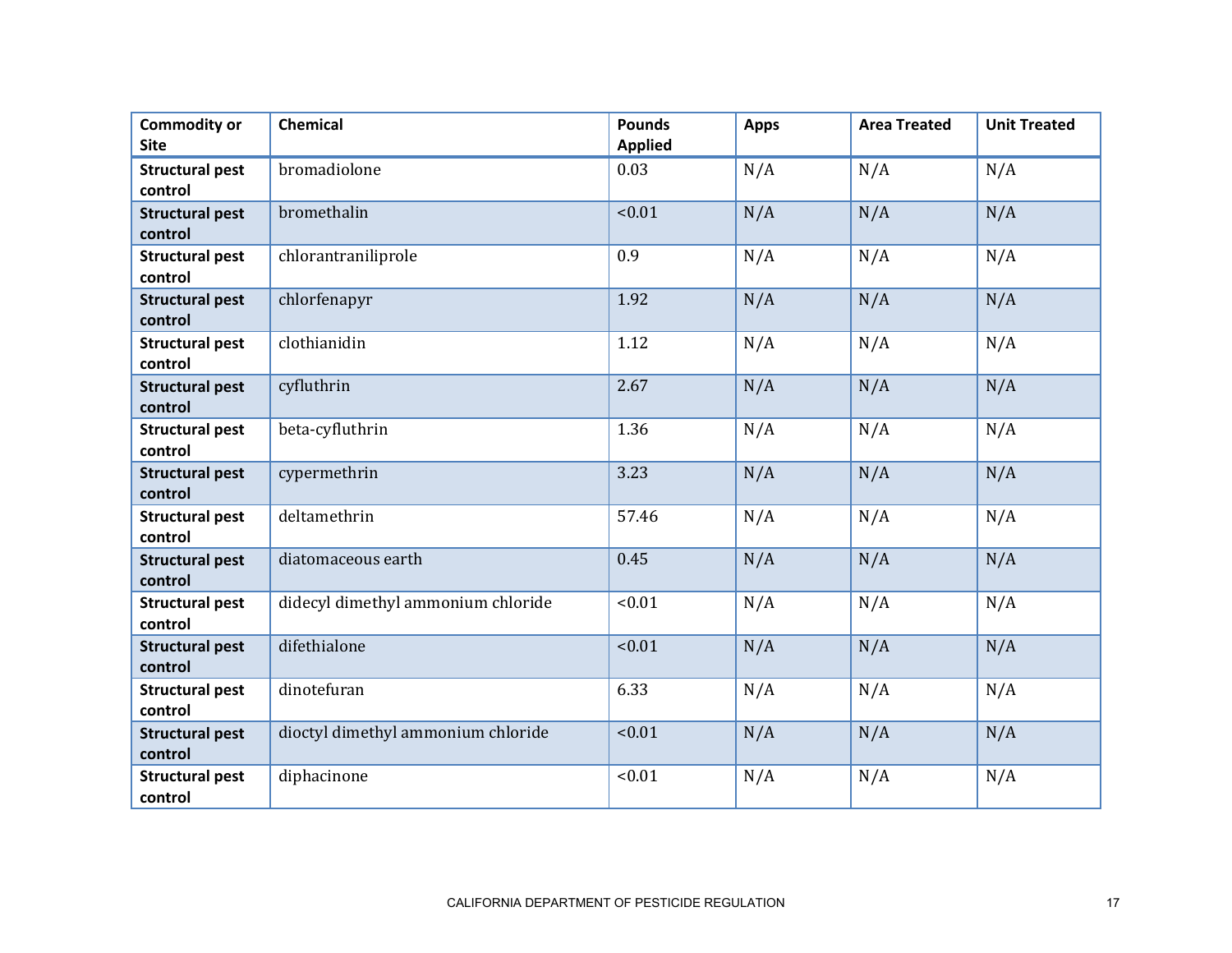| <b>Commodity or</b><br><b>Site</b> | Chemical                         | <b>Pounds</b><br><b>Applied</b> | <b>Apps</b> | <b>Area Treated</b> | <b>Unit Treated</b> |
|------------------------------------|----------------------------------|---------------------------------|-------------|---------------------|---------------------|
| <b>Structural pest</b><br>control  | disodium octaborate tetrahydrate | 214.98                          | N/A         | N/A                 | N/A                 |
| <b>Structural pest</b><br>control  | emamectin benzoate               | 5.6                             | N/A         | N/A                 | N/A                 |
| <b>Structural pest</b><br>control  | esfenvalerate                    | 1.14                            | N/A         | N/A                 | N/A                 |
| <b>Structural pest</b><br>control  | etofenprox                       | 0.08                            | N/A         | N/A                 | N/A                 |
| <b>Structural pest</b><br>control  | ferric sodium edta               | 0.08                            | N/A         | N/A                 | N/A                 |
| <b>Structural pest</b><br>control  | fipronil                         | 868.77                          | N/A         | N/A                 | N/A                 |
| <b>Structural pest</b><br>control  | glyphosate, isopropylamine salt  | 1.36                            | N/A         | N/A                 | N/A                 |
| <b>Structural pest</b><br>control  | hydramethylnon                   | < 0.01                          | N/A         | N/A                 | N/A                 |
| <b>Structural pest</b><br>control  | hydroprene                       | 0.06                            | N/A         | N/A                 | N/A                 |
| <b>Structural pest</b><br>control  | imidacloprid                     | 85.07                           | N/A         | N/A                 | N/A                 |
| <b>Structural pest</b><br>control  | indoxacarb                       | 0.27                            | N/A         | N/A                 | N/A                 |
| <b>Structural pest</b><br>control  | iron phosphate                   | < 0.01                          | N/A         | N/A                 | N/A                 |
| <b>Structural pest</b><br>control  | lambda-cyhalothrin               | 0.29                            | N/A         | N/A                 | N/A                 |
| <b>Structural pest</b><br>control  | limonene                         | 0.07                            | N/A         | N/A                 | N/A                 |
| <b>Structural pest</b><br>control  | methoprene                       | < 0.01                          | N/A         | N/A                 | N/A                 |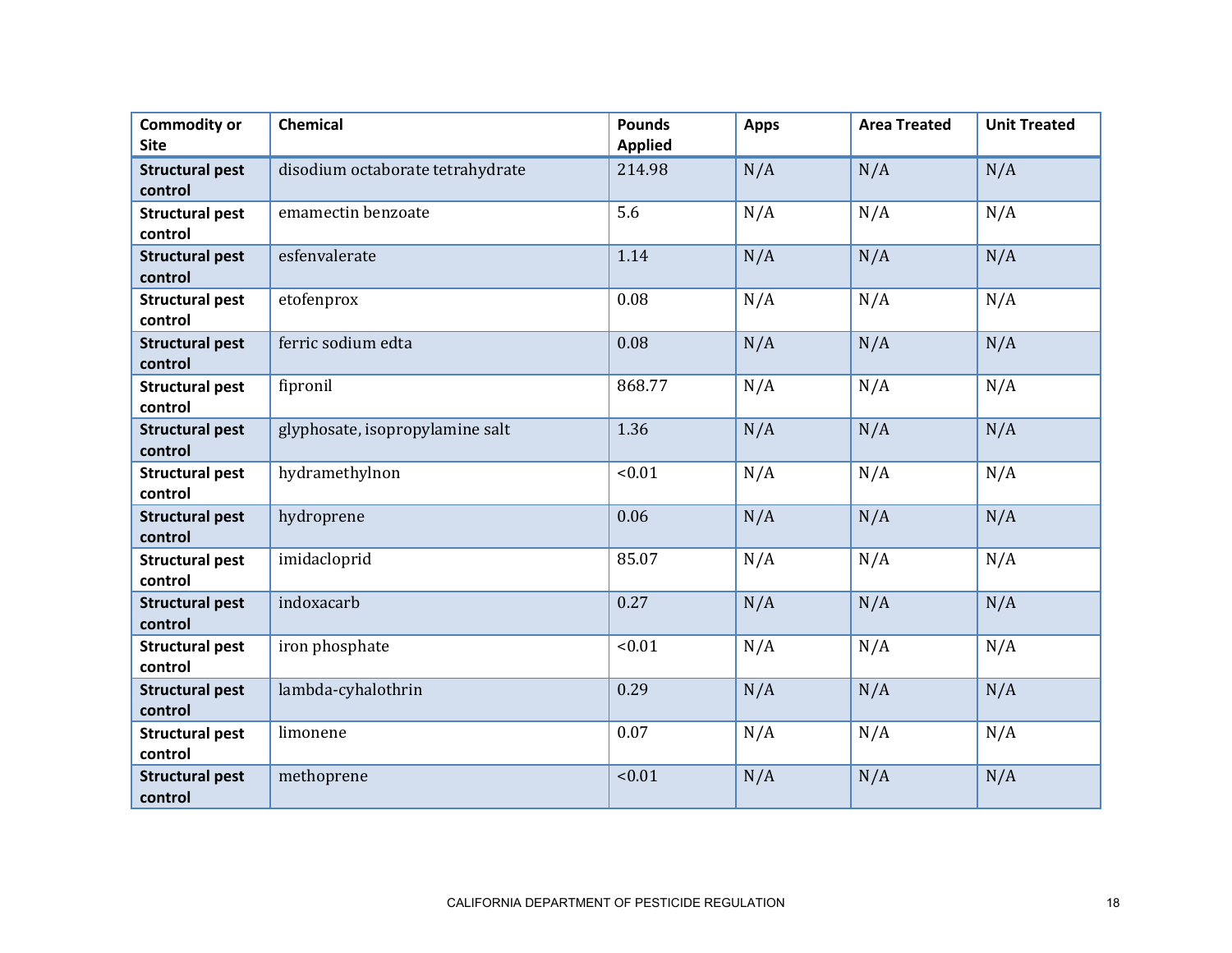| <b>Commodity or</b><br><b>Site</b> | Chemical                               | <b>Pounds</b><br><b>Applied</b> | <b>Apps</b> | <b>Area Treated</b> | <b>Unit Treated</b> |
|------------------------------------|----------------------------------------|---------------------------------|-------------|---------------------|---------------------|
| <b>Structural pest</b><br>control  | s-methoprene                           | 0.05                            | N/A         | N/A                 | N/A                 |
| <b>Structural pest</b><br>control  | metofluthrin                           | 0.03                            | N/A         | N/A                 | N/A                 |
| <b>Structural pest</b><br>control  | mineral oil                            | 10.86                           | N/A         | N/A                 | N/A                 |
| <b>Structural pest</b><br>control  | muscalure                              | < 0.01                          | N/A         | N/A                 | N/A                 |
| <b>Structural pest</b><br>control  | novaluron                              | 0.13                            | N/A         | N/A                 | N/A                 |
| <b>Structural pest</b><br>control  | n-octyl bicycloheptene dicarboximide   | 1.37                            | N/A         | N/A                 | N/A                 |
| <b>Structural pest</b><br>control  | octyl decyl dimethyl ammonium chloride | < 0.01                          | N/A         | N/A                 | N/A                 |
| <b>Structural pest</b><br>control  | pendimethalin                          | 0.02                            | N/A         | N/A                 | N/A                 |
| <b>Structural pest</b><br>control  | permethrin                             | 55.91                           | N/A         | N/A                 | N/A                 |
| <b>Structural pest</b><br>control  | phenothrin                             | 0.04                            | N/A         | N/A                 | N/A                 |
| <b>Structural pest</b><br>control  | phenylethyl propionate                 | 0.01                            | N/A         | N/A                 | N/A                 |
| <b>Structural pest</b><br>control  | piperonyl butoxide                     | 10.15                           | N/A         | N/A                 | N/A                 |
| <b>Structural pest</b><br>control  | piperonyl butoxide, other related      | 0.46                            | N/A         | N/A                 | N/A                 |
| <b>Structural pest</b><br>control  | prallethrin                            | 0.15                            | N/A         | N/A                 | N/A                 |
| <b>Structural pest</b><br>control  | pyraflufen-ethyl                       | < 0.01                          | N/A         | N/A                 | N/A                 |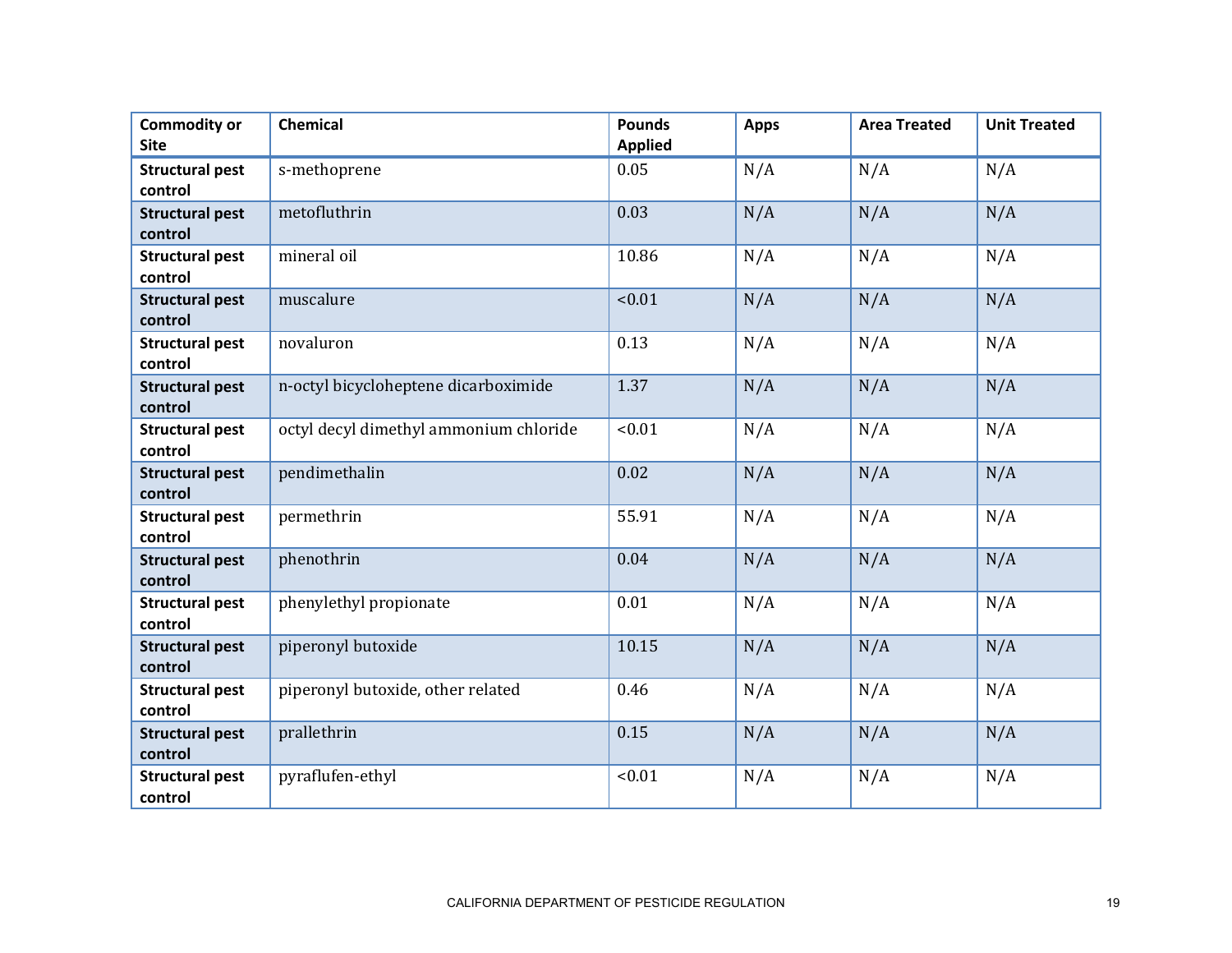| <b>Commodity or</b><br><b>Site</b> | Chemical                                      | <b>Pounds</b><br><b>Applied</b> | <b>Apps</b>    | <b>Area Treated</b> | <b>Unit Treated</b>       |
|------------------------------------|-----------------------------------------------|---------------------------------|----------------|---------------------|---------------------------|
| <b>Structural pest</b><br>control  | pyrethrins                                    | 1.28                            | N/A            | N/A                 | N/A                       |
| <b>Structural pest</b><br>control  | pyriproxyfen                                  | 0.08                            | N/A            | N/A                 | N/A                       |
| <b>Structural pest</b><br>control  | silica aerogel                                | 2.89                            | N/A            | N/A                 | N/A                       |
| <b>Structural pest</b><br>control  | spinosad                                      | < 0.01                          | N/A            | N/A                 | N/A                       |
| <b>Structural pest</b><br>control  | strychnine                                    | 0.02                            | N/A            | N/A                 | N/A                       |
| <b>Structural pest</b><br>control  | sulfuryl fluoride                             | 225.55                          | N/A            | N/A                 | N/A                       |
| <b>Structural pest</b><br>control  | tetramethrin                                  | 0.01                            | N/A            | N/A                 | N/A                       |
| <b>Structural pest</b><br>control  | thiamethoxam                                  | < 0.01                          | N/A            | N/A                 | N/A                       |
| <b>Structural pest</b><br>control  | thyme oil                                     | 0.01                            | N/A            | N/A                 | N/A                       |
| <b>Structural pest</b><br>control  | trifluralin                                   | 0.24                            | N/A            | N/A                 | N/A                       |
| <b>Structural pest</b><br>control  | zinc phosphide                                | 0.22                            | N/A            | N/A                 | N/A                       |
| <b>Tomato</b>                      | bacillus amyloliquefaciens strain d747        | 2.2                             | $\mathbf{1}$   | 7,200.0             | S                         |
| <b>Tomato</b>                      | beauveria bassiana strain gha                 | 0.23                            | 6              | 28,600.0            | S                         |
| <b>Tomato</b>                      | chromobacterium subtsugae strain praa4-1      | 0.59                            | $\overline{4}$ | 21,400.0            | S                         |
| <b>Tomato</b>                      | clarified hydrophobic extract of neem oil     | 10.79                           | 13             | 62,100.0            | S                         |
| <b>Tomato</b>                      | copper octanoate                              | 0.39                            | $\mathbf{1}$   | 7,200.0             | S                         |
| <b>Tomato</b>                      | paecilomyces fumosoroseus apopka strain<br>97 | 0.21                            | $\overline{2}$ | 14,200.0            | S                         |
| <b>Tomato</b>                      | potash soap                                   | 10.1                            | 14             | 72,200.0            | $\boldsymbol{\mathsf{S}}$ |
| <b>Tomato</b>                      | potassium bicarbonate                         | 6.74                            | 10             | 42,400.0            | S                         |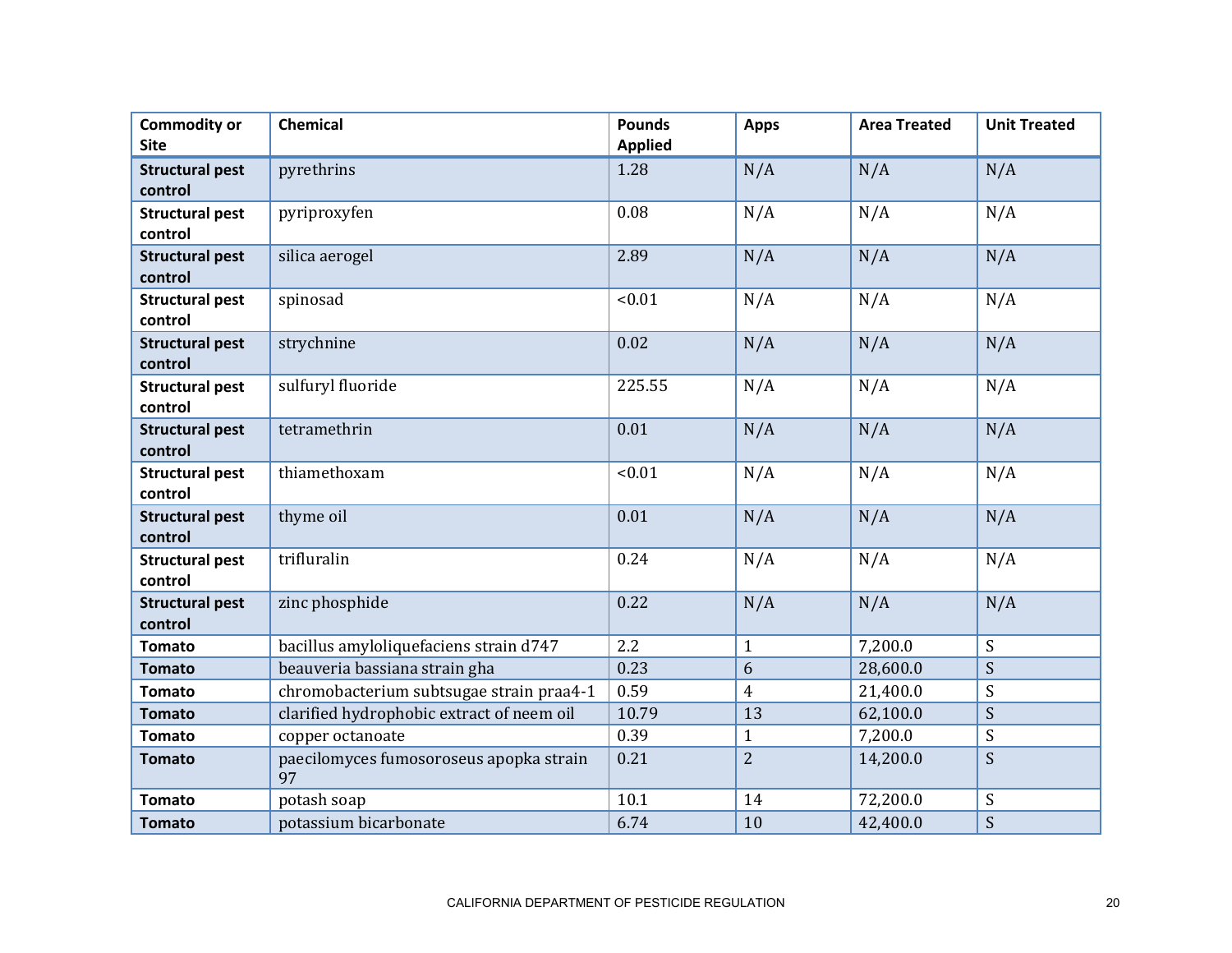| <b>Commodity or</b><br><b>Site</b> | Chemical                                      | <b>Pounds</b><br><b>Applied</b> | <b>Apps</b>    | <b>Area Treated</b> | <b>Unit Treated</b>       |
|------------------------------------|-----------------------------------------------|---------------------------------|----------------|---------------------|---------------------------|
| <b>Tomato</b>                      | reynoutria sachalinensis                      | 0.23                            | $\overline{4}$ | 25,200.0            | S                         |
| <b>Tomato</b>                      | streptomyces griseoviridis strain k61         | 0.01                            | 3              | 21,600.0            | S                         |
| <b>Tomato</b>                      | trichoderma harzianum rifai strain krl-ag2    | < 0.01                          | $\mathbf{1}$   | 9,000.0             | S                         |
| <b>Tomato</b>                      | trichoderma virens strain g-41                | < 0.01                          | $\mathbf{1}$   | 9,000.0             | S                         |
| <b>Uncultivated</b>                | aminopyralid, triisopropanolamine salt        | 0.45                            | $\mathbf{1}$   | 5.0                 | $\mathbf{A}$              |
| non-ag                             |                                               |                                 |                |                     |                           |
| <b>Uncultivated</b>                | glyphosate, dimethylamine salt                | 12.8                            | $\mathbf{1}$   | 4.0                 | $\boldsymbol{A}$          |
| non-ag                             |                                               |                                 |                |                     |                           |
| <b>Uncultivated</b>                | glyphosate, isopropylamine salt               | 3.0                             | N/A            | 40.0                | $\boldsymbol{A}$          |
| non-ag                             |                                               |                                 |                |                     |                           |
| <b>Uncultivated</b>                | methylated soybean oil                        | 16.69                           | $\mathbf{1}$   | 4.0                 | $\overline{A}$            |
| non-ag                             |                                               |                                 |                |                     |                           |
| <b>Uncultivated</b>                | alpha-(para-nonylphenyl)-omega-               | 1.95                            | $\mathbf{1}$   | 4.0                 | $\boldsymbol{A}$          |
| non-ag                             | hydroxypoly(oxyethylene)                      |                                 |                |                     |                           |
| <b>Uncultivated</b>                | oxyfluorfen                                   | 7.04                            | $\mathbf{1}$   | 4.0                 | $\boldsymbol{A}$          |
| non-ag                             |                                               |                                 |                |                     |                           |
| <b>Uncultivated</b>                | penoxsulam                                    | 0.15                            | $\mathbf{1}$   | 4.0                 | $\boldsymbol{A}$          |
| non-ag                             |                                               |                                 |                |                     |                           |
| Vegetable                          | beauveria bassiana strain gha                 | < 0.01                          | $\mathbf{1}$   | 10,000.0            | S                         |
| Vegetable                          | chromobacterium subtsugae strain praa4-1      | 0.09                            | 1              | 10,000.0            | S                         |
| Vegetable                          | clarified hydrophobic extract of neem oil     | 4.33                            | $\mathbf{1}$   | 10,000.0            | S                         |
| Vegetable                          | paecilomyces fumosoroseus apopka strain<br>97 | 0.06                            | $\mathbf{1}$   | 10,000.0            | S                         |
| Vegetable                          | potassium bicarbonate                         | 0.23                            | $\mathbf{1}$   | 1,500.0             | S                         |
| Vegetable                          | trichoderma harzianum rifai strain krl-ag2    | < 0.01                          | $\mathbf{1}$   | 10,000.0            | $\boldsymbol{\mathsf{S}}$ |
| Vegetable                          | trichoderma virens strain g-41                | < 0.01                          | $\overline{1}$ | 10,000.0            | S                         |
| Water<br>(industrial)              | 1-bromo-3-chloro-5,5-dimethyl hydantoin       | 60.0                            | N/A            | 1.0                 | $\boldsymbol{A}$          |
| Water<br>(industrial)              | 1,3-dichloro-5,5-dimethylhydantoin            | 27.4                            | N/A            | 1.0                 | $\boldsymbol{A}$          |